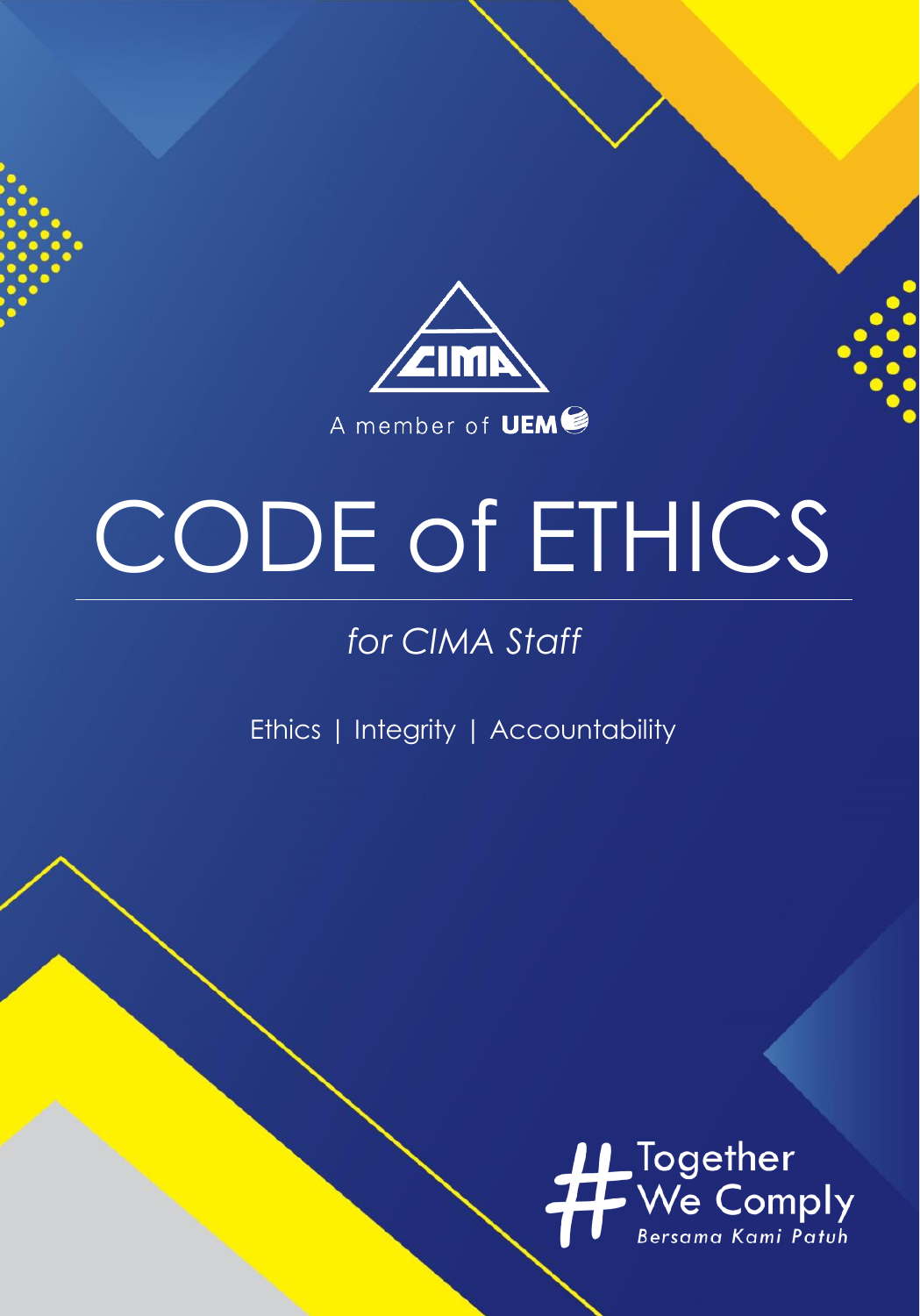



*"We are an ENTERPRISING entity that embraces TEAMWORK, INTEGRITY and PASSION with a focus on SUCCESS"*



#### *ENTERPRISING*

We are creative, resourceful and take calculated risk on all initiatives. We take full ownership and accountability.



#### *TEAMWORK*

We trust, respect, complement and support each other. We demand from each other to be better.



#### *INTEGRITY*

We ensure high safety standards and practices. We practice the highest ethical standards in everything we do.



#### *PASSION*

We love what we do and we put our heart & soul into it. We go beyond and call of duty to deliver our best.



#### *SUCCESS*

We continuously learn and celebrate our achievements. We win, together.

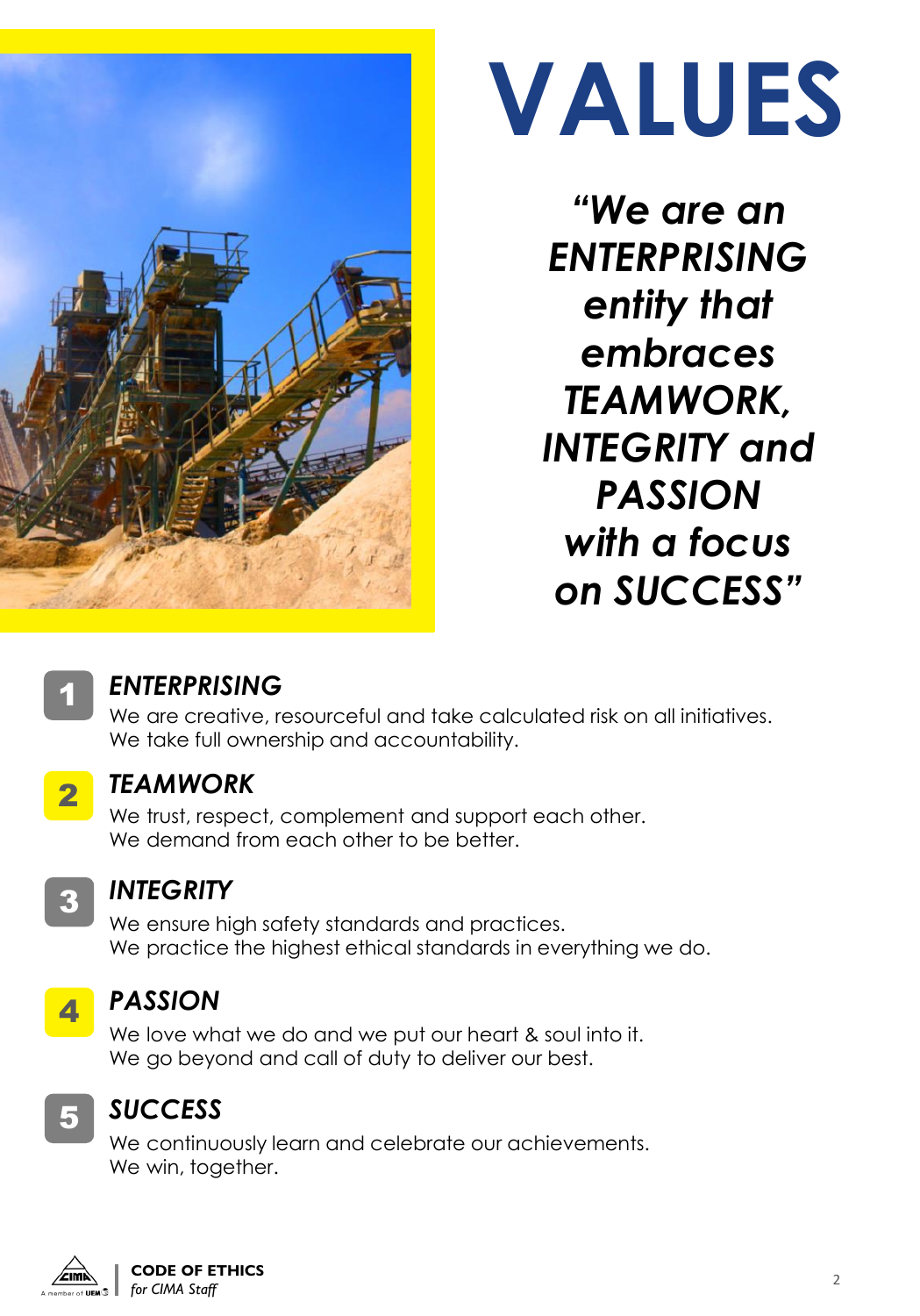#### **Overview CODE OF ETHICS**

**CODE**

**1**

#### **EN IN THE WORKPLACE**

- 1. Work Culture
- 2. Conflict of Interest

#### *<b>AIA REGULATIONS*

- 1. Anti-Competition
- 2. Data Privacy & Protection
- 3. Intellectual Property & Confidential Information
- 4. Money Laundering & Terrorism Financing





**CODE**

**2**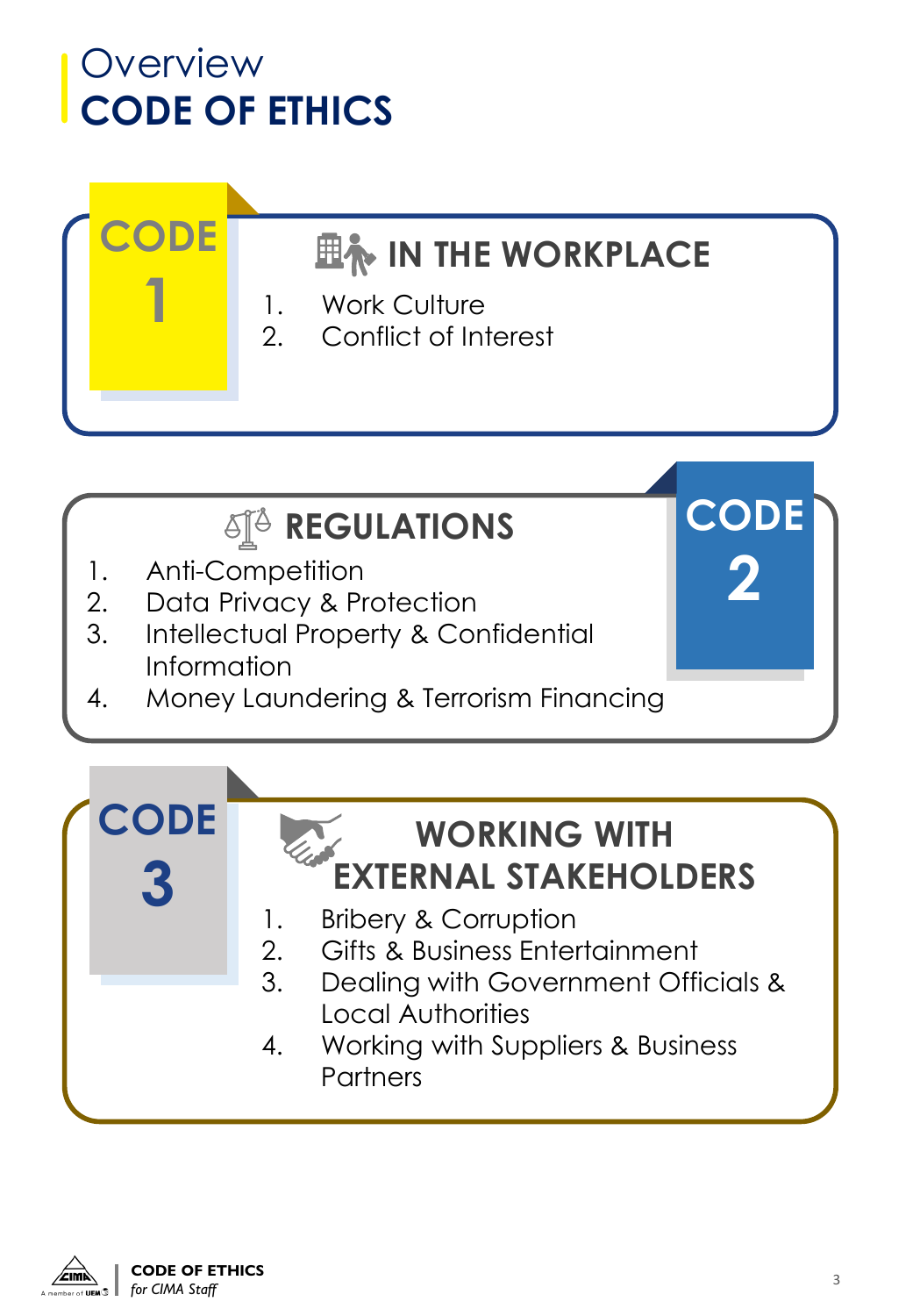# Code of **Ethics**









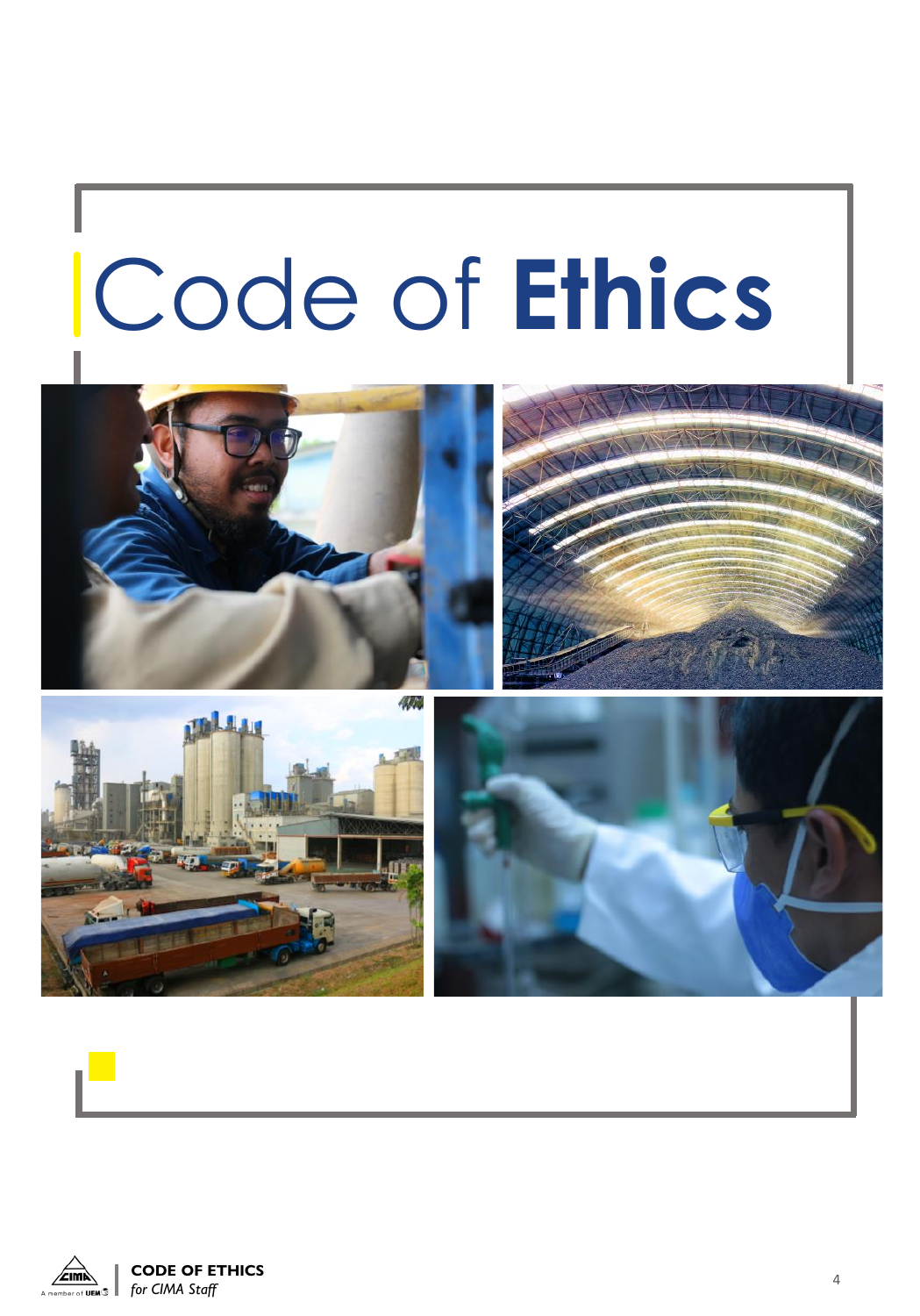#### **PURPOSE**

Our customers, business partners, communities, regulators and stakeholders expect us to be a reliable partner. Similarly, our entire business ecosystem is built on trust.

The CIMA Group Code of Ethics ('The Code') expresses our personal commitment to build this trust every day in our business ecosystem, and it outlines ethical behaviour standards in our business activities.

#### **SCOPE**

The Code outlines ethical behaviour standards accompanied by important policy statements. The Code explains employee responsibilities and the obligation to report any potential violations and cooperate in any investigation that may follow.

This document should be read in conjunction with the **Employee Handbook**.

#### **APPLICABILITY**

The Code applies to directors, officers, and employees of the CIMA Group of Companies ('The Company'), inclusive of Subsidiaries, Operating Companies and Affiliate Companies.

The Company will use its best efforts to ensure third parties, and key stakeholders such as contractors, consultants, agents, suppliers, business partners, non-profit organisations to adhere to the Code.

#### **START READING THE CODE IN THIS MANNER**

**Business principles are the internal compass for performing our work**

**The Code provides guidance and helps us to comply with the fundamental requirement**

**Watch out for common examples that should be avoided in our daily work**

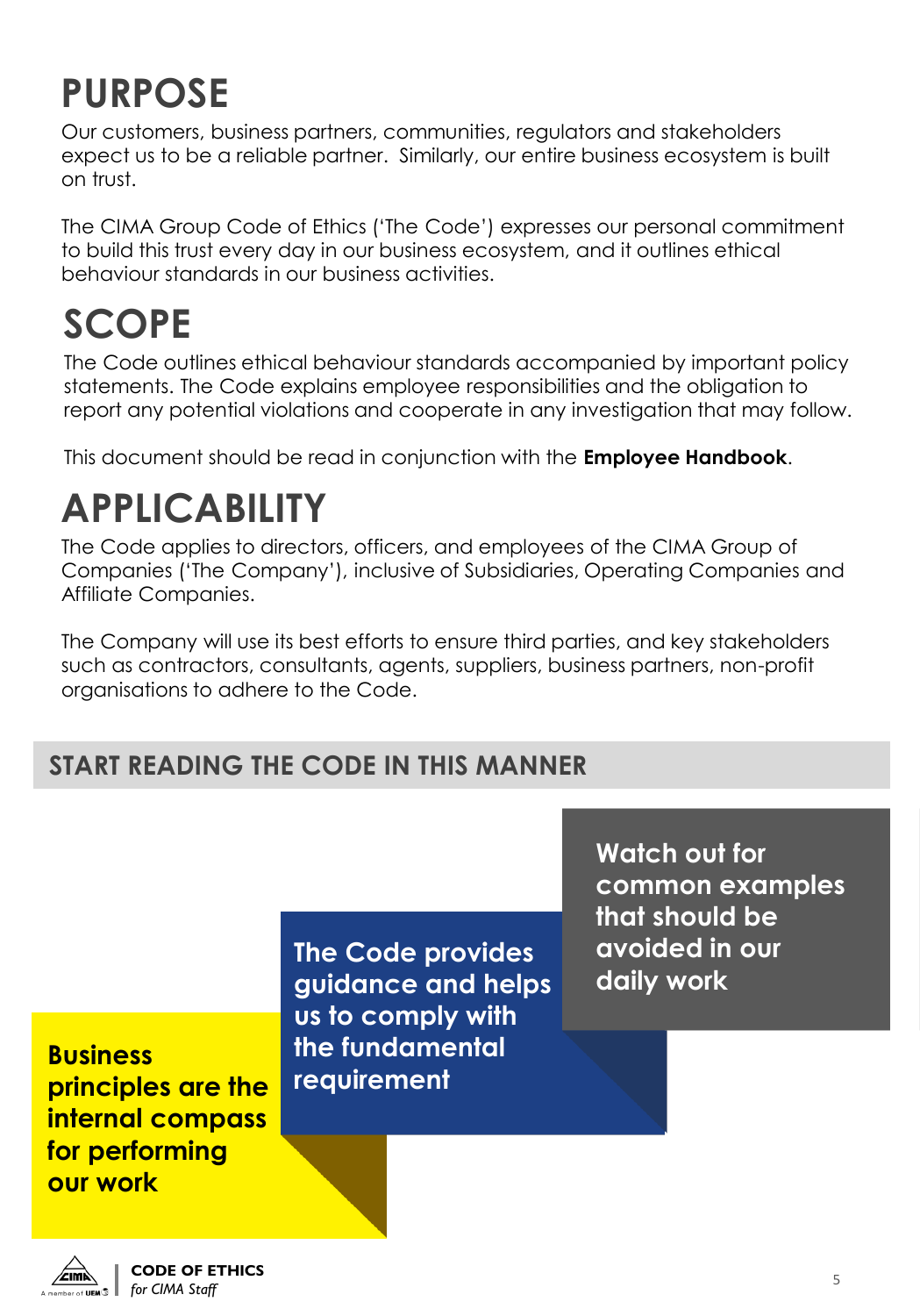

# IN THE WORKPLACE

## 01 **Work Culture**

**1**

# 02 **Conflict of Interest**

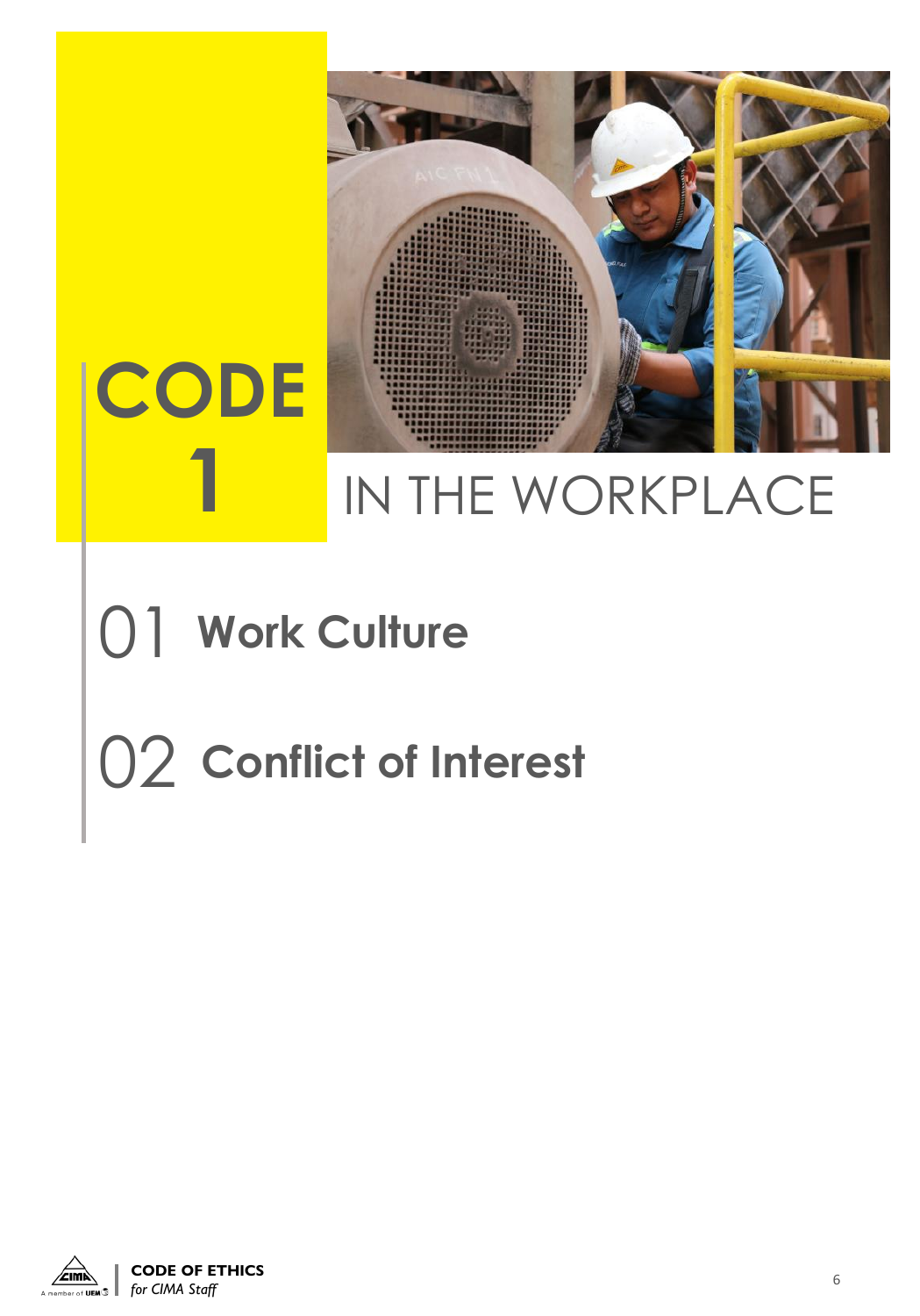# **CODE 1** 01 **Work Culture**

#### **WHAT WE NEED TO**

#### **KNOW & DO**

#### **Enterprising**

• We understand and evaluate business / compliance risk and opportunity to ensure business sustainability.

#### **Teamwork**

• We respect each other and work as a team.

#### **Integrity**

- We choose to make ethical decisions and act with intearity.
- We are responsible for ensuring healthy and safe working conditions for all.

#### **Passion**

• We are passionate about doing the right thing, even when it is hard.

#### **Success**

• We respect diversity and we aim to celebrate our achievement together.

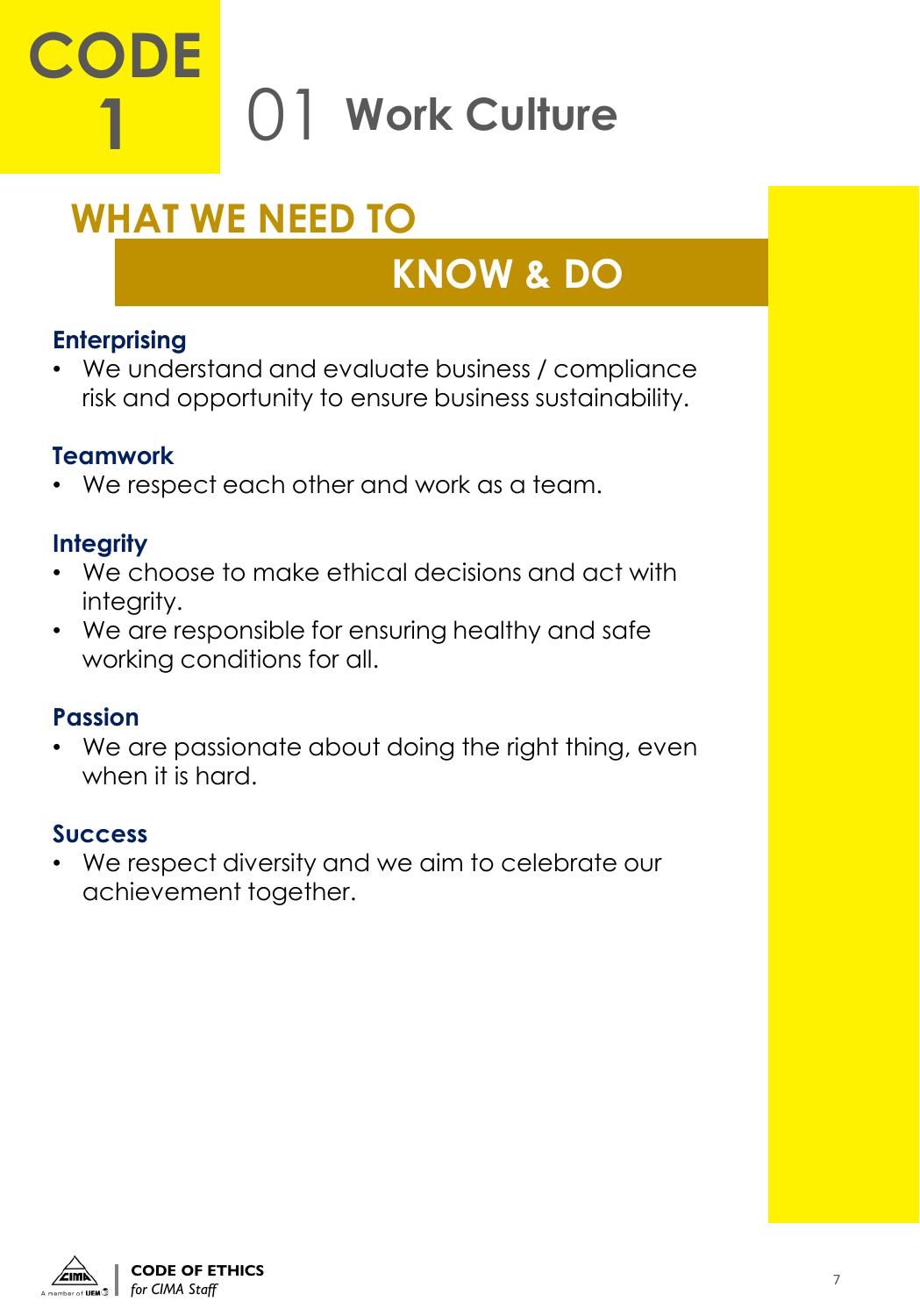**We live up to our values, and high standards of We aim to win together. " behavior to build trust in the workplace.**

# **" WHAT WE NEED TO**

- Ignore business / compliance risk without taking appropriate measures to manage the risks.
- Discrimination based on gender, race, disability, nationality, religion and age.
- Unwelcome verbal, visual, psychological, physical or other conduct that are intimidating, offensive, abusive or hostile.
- Non-compliance with all safety laws, work rules and procedures, safety-related signs and safety equipment requirements.
- Immoral behaviour and criminal activities such as gambling, indecency, obscenity, vulgarity, pornography, threats and violence, possession of illegal items.
- Harmful or hazardous use of psychoactive substances including alcohol and illicit drugs that affects our health, and productivity at work.
- Make unethical decisions that disrupt operations and put the Company at risk.

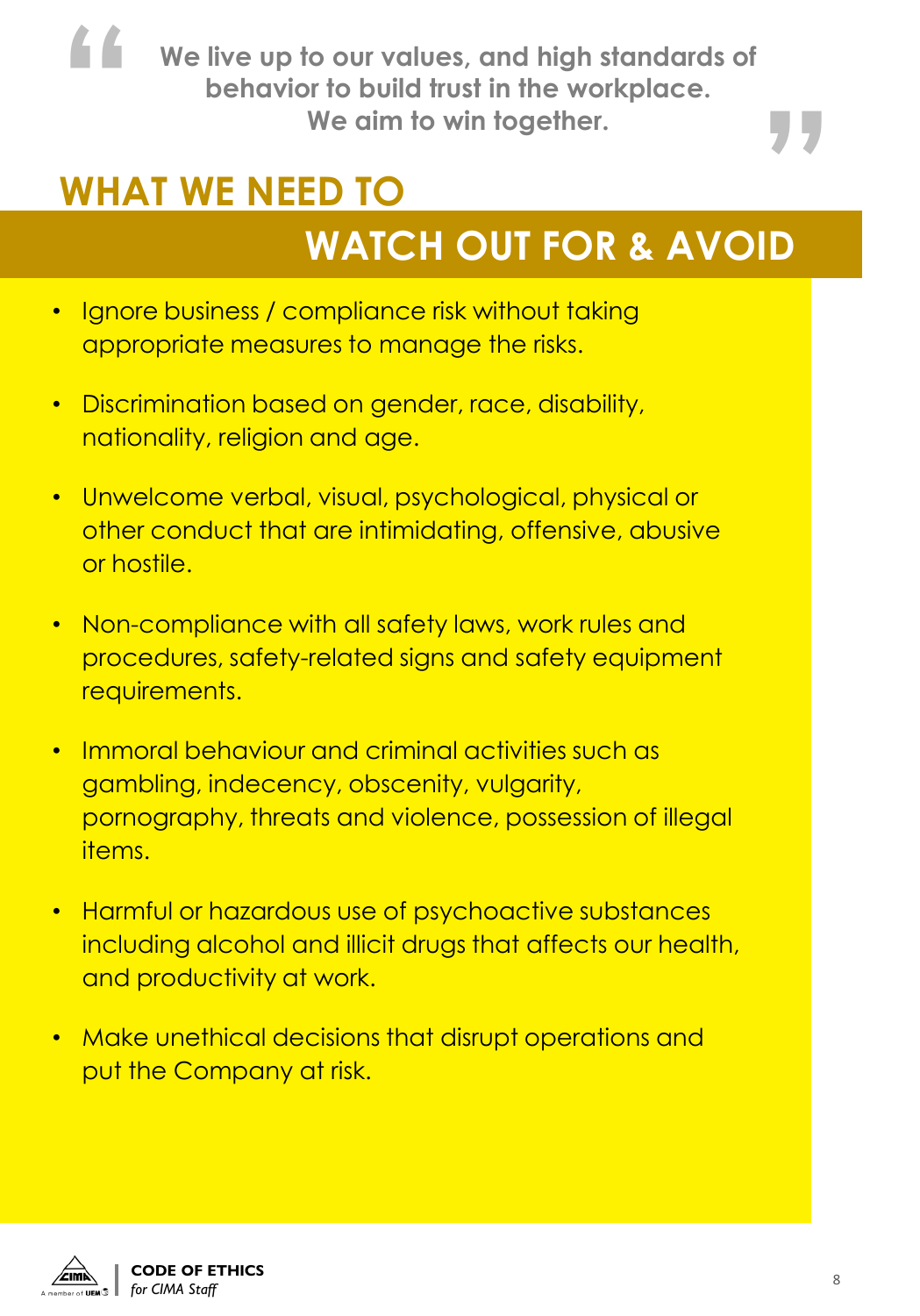# **CODE 1** 02 **Conflict of Interest**

#### **WHAT WE NEED TO**

- We operate and make business decisions in the best interest of the Company and we must avoid situations where there may be real, potential or perceived conflict of interest.
- A conflict of interest arises when the Company's interests and our personal interests collide.
- All Board Members and employees must declare all such interests upon joining the Company, on an annual basis and as and when a potential conflict may arise.
- If we find ourselves in a situation of conflict before the annual declaration exercise, we must declare it in writing within five (5) business days.
- We must abstain from participating in decision making or involve in activities that are hindering us from acting in the best interest of the Company.

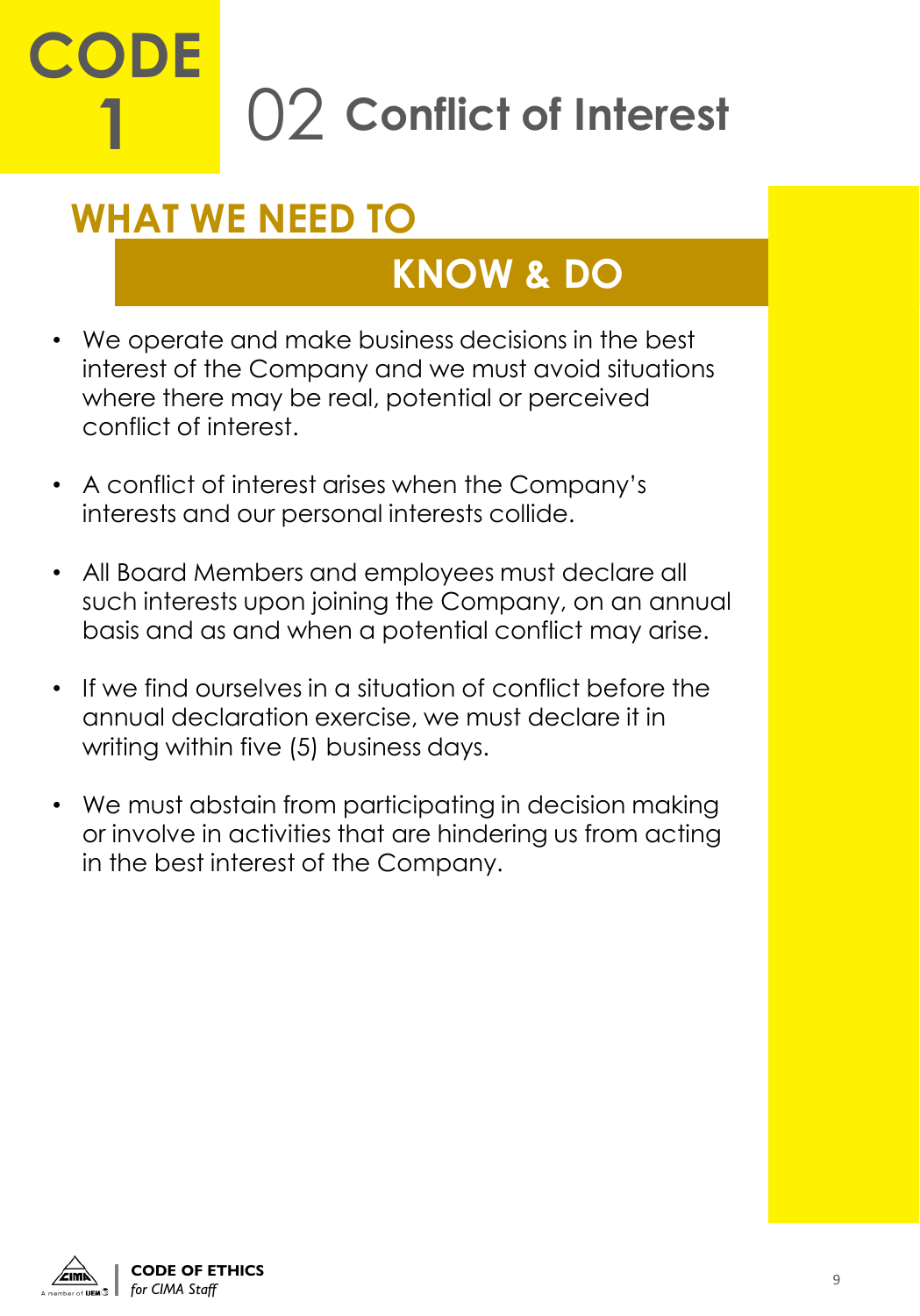**We act in the best interest of the Company, and we avoid any activities that might damage the reputation of the Company. We declare promptly any interests that might "** any activities that might damage the reputation of the<br>Company. We declare promptly any interests that might<br>be perceived as affecting our decision-making process.

### **WHAT WE NEED TO**

- Make or influence decisions in preference to our personal interests or the interests of our family, associates or friends instead of the interest of the Company.
- Set up or work for a company that competes directly with the Company (e.g., offering similar services or serving similar clients) while on a full-time employment with the Company.
- Engage directly or indirectly in other forms of employment, even on a part-time basis.
- Hire or supervise our relatives or someone we have a close and intimate relationship with.
- Use the Company's resources, intellectual property or confidential information for personal benefits or benefits of family.
- Be an officer or director of a non-profit organisation that might obtain funding or support from the Company.
- Involve in commission or omission of any act that gives undue advantage to external party in its dealings with the Company.

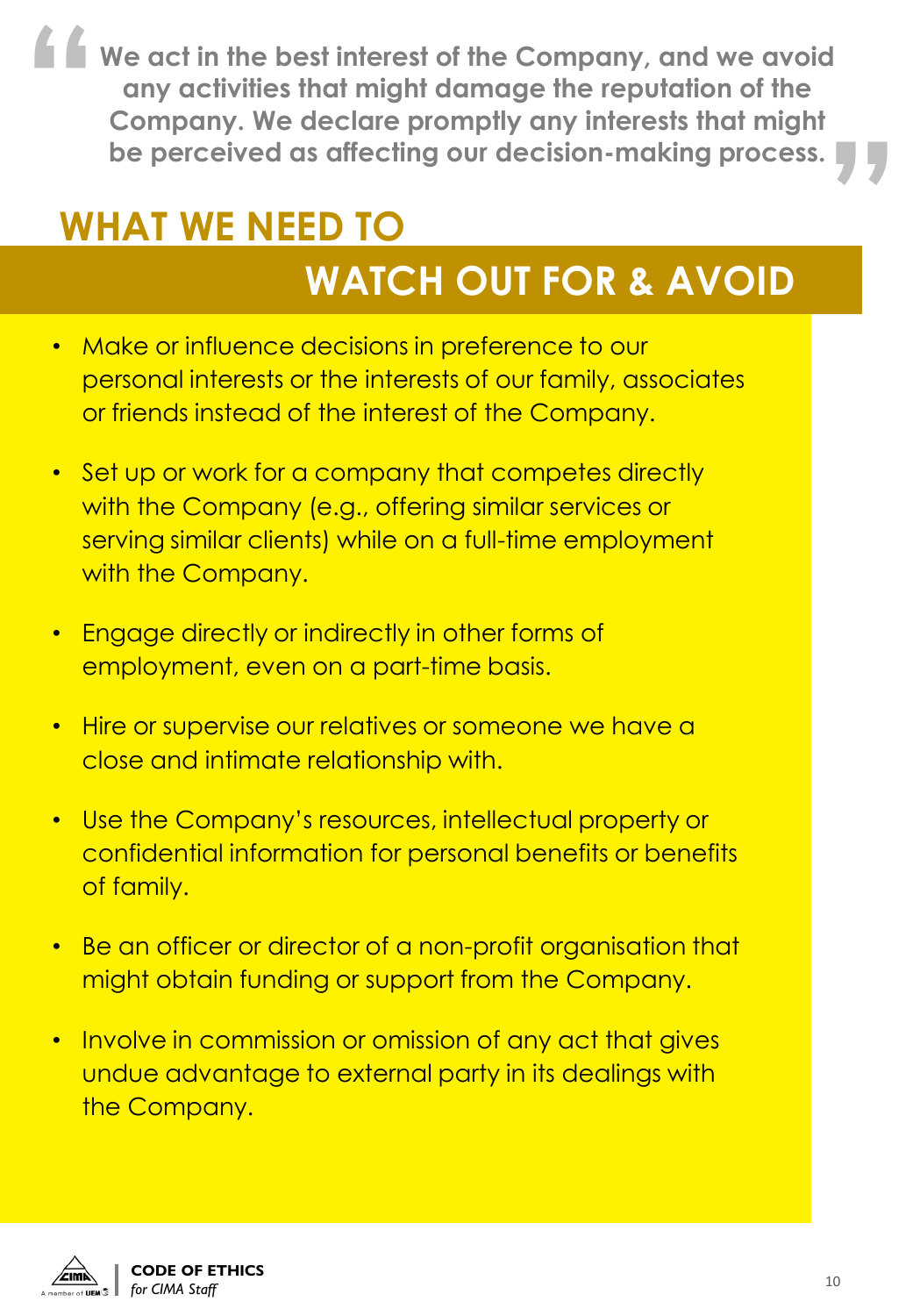

# 01 **Anti-Competition**

## 02 **Data Privacy & Protection**

### 03 **Intellectual Property & Confidential Information**

### 04 **Money Laundering & Terrorism Financing**

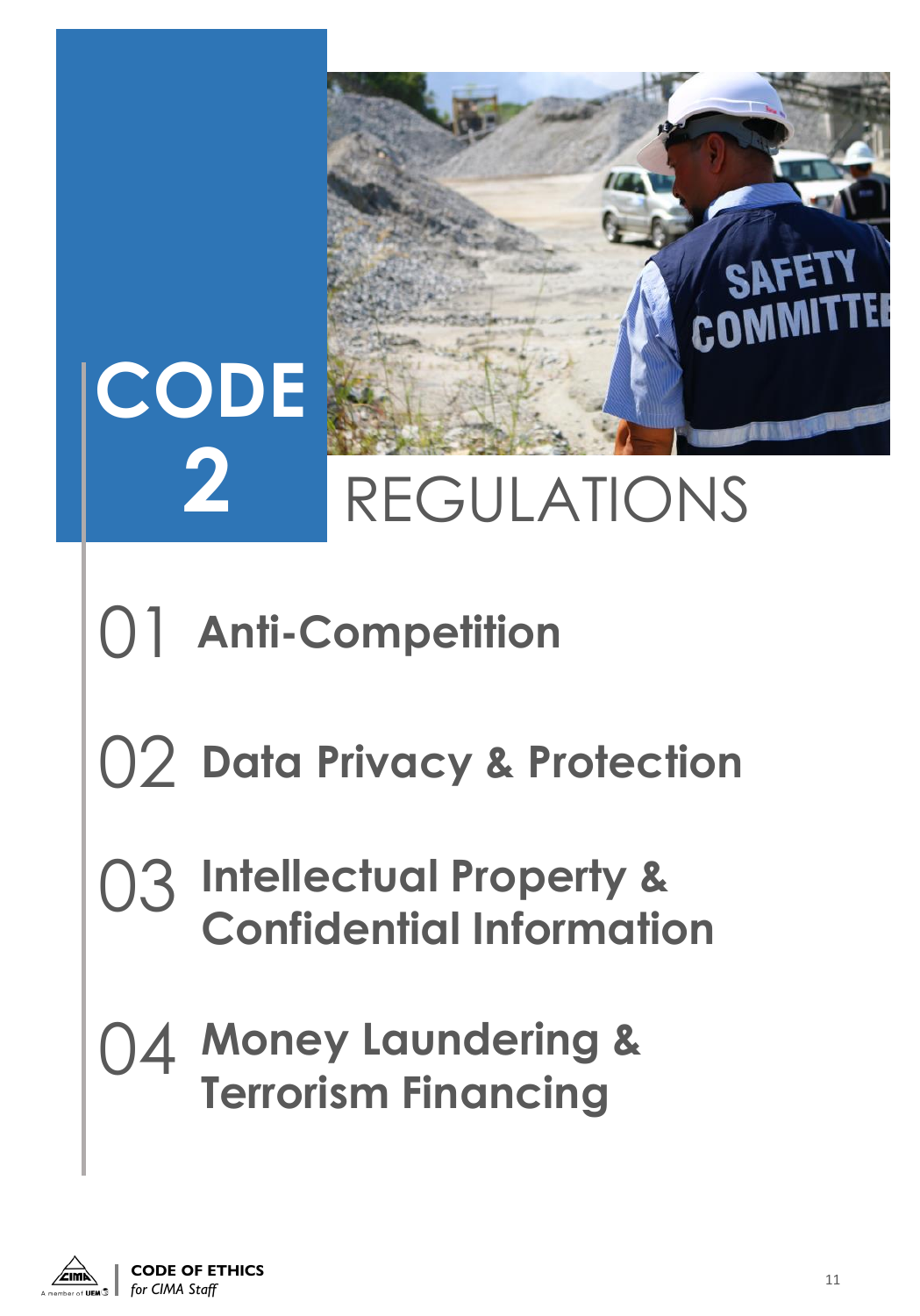### 01 **Anti-Competition CODE 2**

#### **WHAT WE NEED TO**

- We must seek competitive advantage through lawful means while driving the success of our business.
- Companies that are considered dominant should not abuse their position. We should put in place necessary procedures if our companies are viewed as dominant in a given market.
- We have a responsibility to understand and comply with Competition Act 2010 (Competition Act) and other relevant laws and regulations.

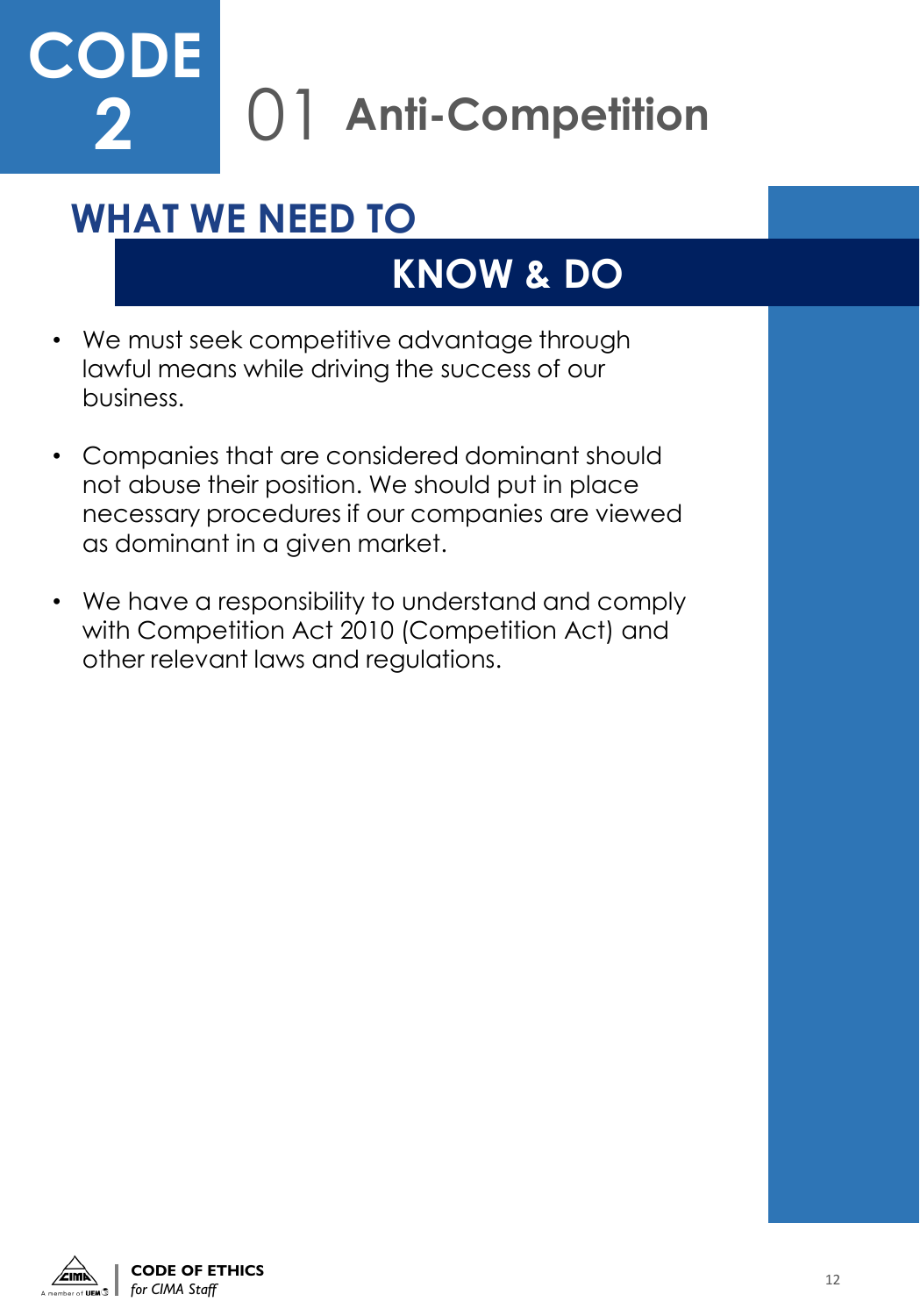**We aim to compete fairly in the marketplace, and we are committed to comply with competition laws " example is the matterplace, and we<br>ted to comply with competition laws<br>everywhere we operate.** 

#### **WHAT WE NEED TO**

### **WATCH OUT FOR & AVOID**

- Enter into exclusive arrangements or non-competition agreements to prevent, restrict or distort competition in the market.
- Bid-rigging or boycotts.
- Directly or indirectly impose unfair purchase or selling price or other unfair trading condition on any supplier or customer.
- Refuse to supply to a particular company or group of companies.
- Discourage new market entry or expansion or investment by an existing competitor.
- Force an existing competitor out from the market or seriously damage it, where the existing competitor is no less efficient than the dominant enterprise.



**CODE OF ETHICS**  *for CIMA Staff* 13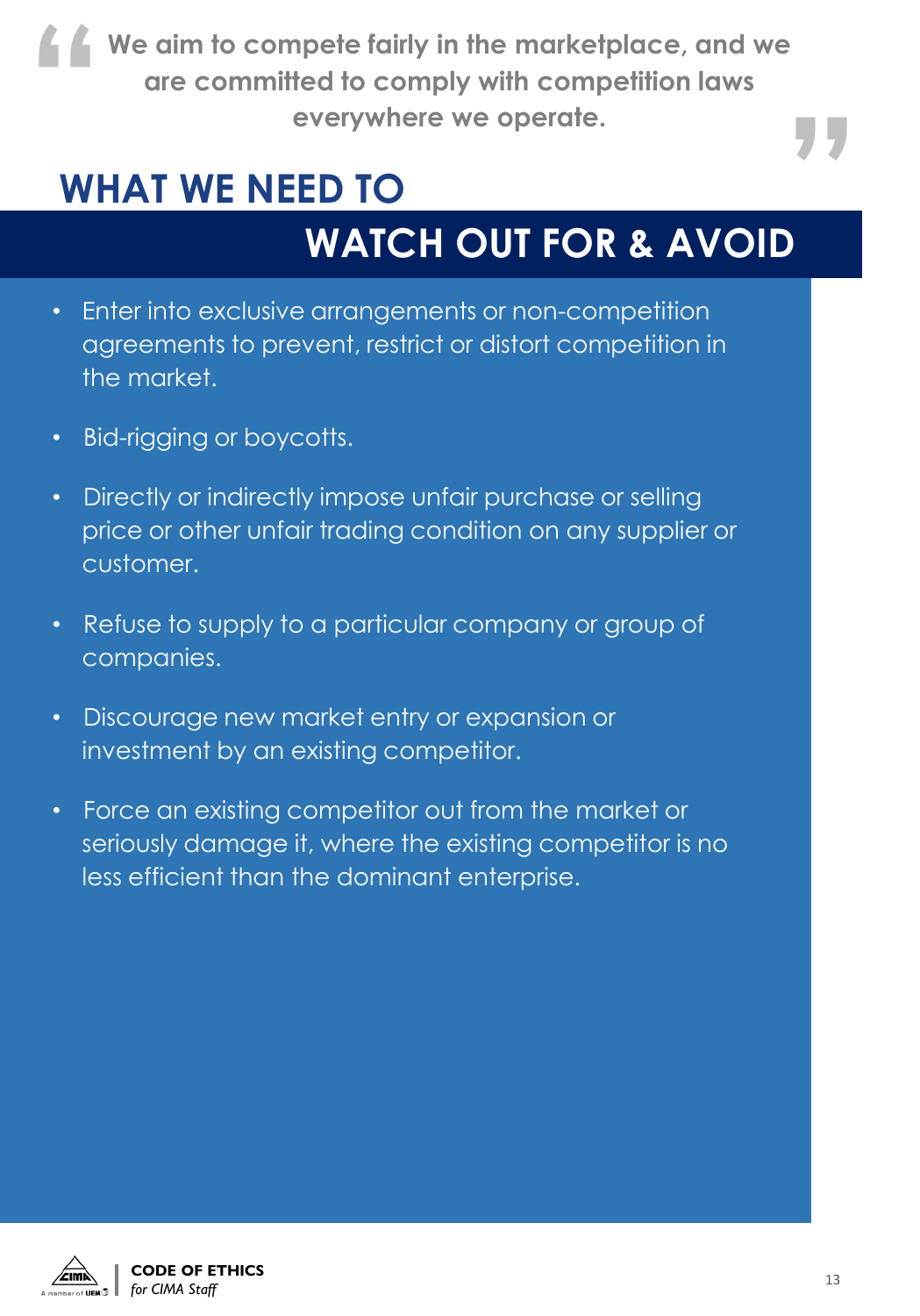#### **Data Privacy & Protection** 02 **CODE 2**

#### **WHAT WE NEED TO**

- We respect privacy and protect Personal Data obtained with consent in the course of our business as required by the Personal Data Protection Act 2010 (PDPA).
- We must endeavour to keep Personal Data accurate and up to date.
- We must ensure that we collect, use and retain Personal Data to only minimum amount necessary for business needs. Disclosure is only on a need-toknow basis.
- In the event of transferring Personal Data to third parties, extra care and diligence must be taken to avoid risk of causing harm to individuals. Where consent is required under local laws, we must obtain consent for the purpose.
- We must ensure all Personal Data is disposed of when no longer required in accordance with the Company's retention policy.

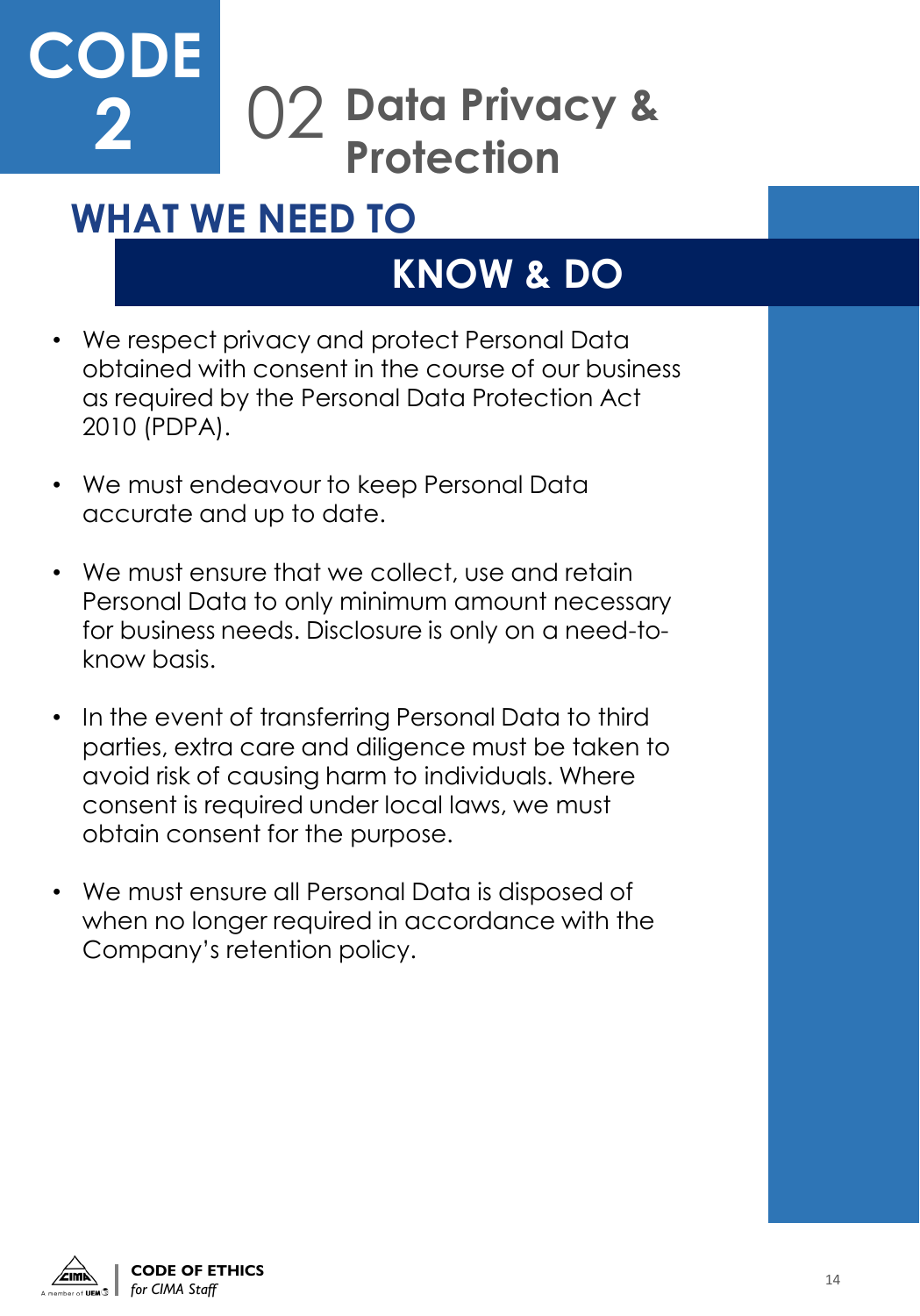**We respect privacy and we take appropriate safeguards to protect personal data against " under the set of the set of the set of the set of the set of the set of the set of disclosure.** 

#### **WHAT WE NEED TO**

- Obtain, store, transfer, or use Personal Data without a legitimate business purpose.
- Non-compliance with the Personal Data laws requirements in transferring personal data to jurisdictions outside of Malaysia.
- Unnecessary Personal Data not being shredded and destroyed.
- Improper procedures in transmitting, processing or storing personal data in protected environments.
- Leave personal, employee, customer, and vendor data at a printer, on a shared server, or on a publicly accessible site.
- Disclose Personal Data to any unauthorised persons or organisations.

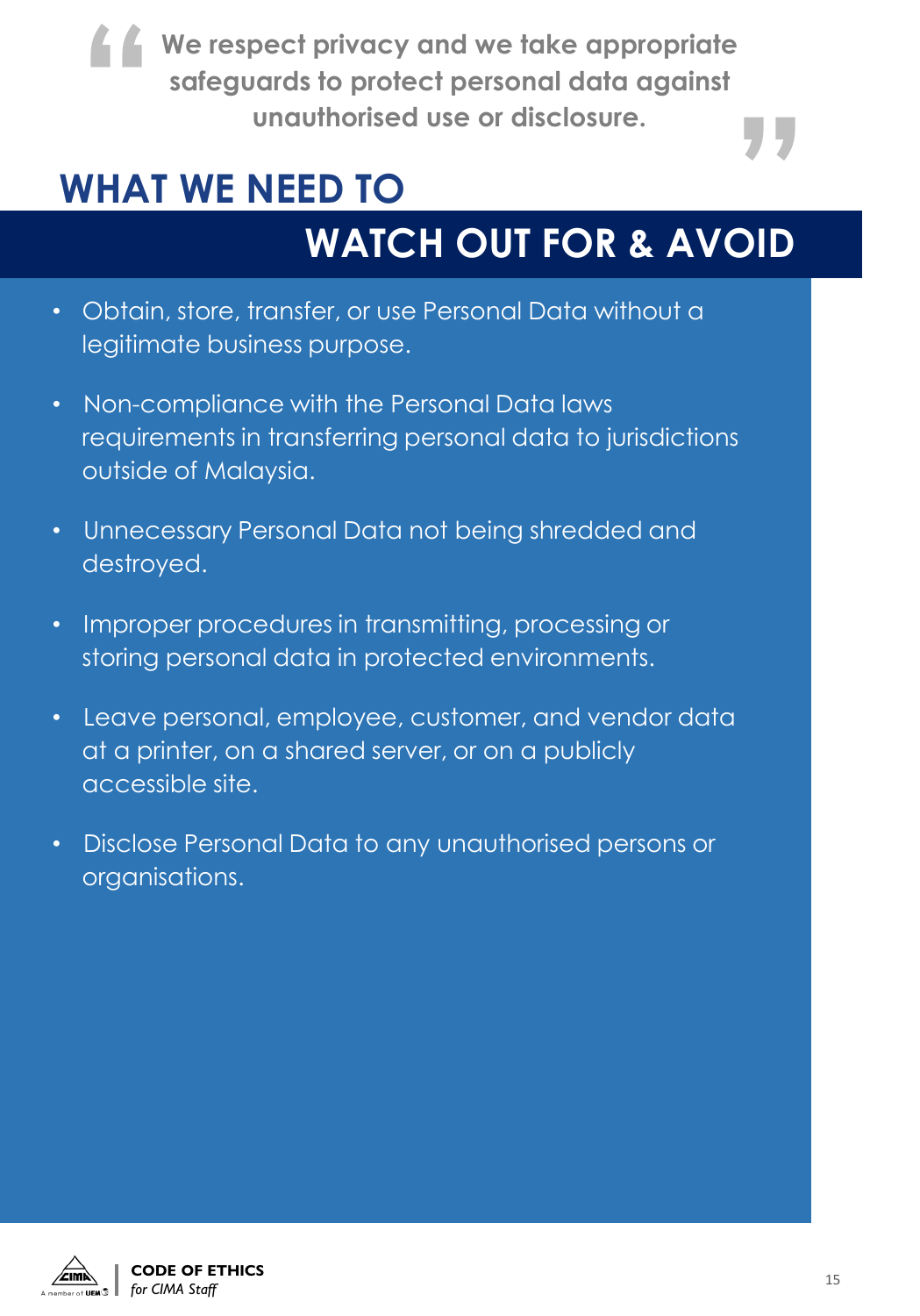#### **Intellectual Property &**  03 **Confidential Information CODE 2**

#### **WHAT WE NEED TO**

- We are committed to protecting our Intellectual Property ('IP') such as trademarks, copyrights, patents, trade secrets, and other proprietary information.
- We respect the IP of our customers, business partners, competitors and other external parties.
- We must safeguard confidential information of the Company and we are only allowed to disclose the information to third parties who have signed the non-disclosure agreements.
- We are committed to a clean desk culture and keep our working desks free from sensitive content at all times.
- At the end of working day and at known extended periods away from our working desks, we shall keep all confidential information in hardcopy or electronic secured.
- We abide by all applicable laws on insider trading and on securities market abuse.

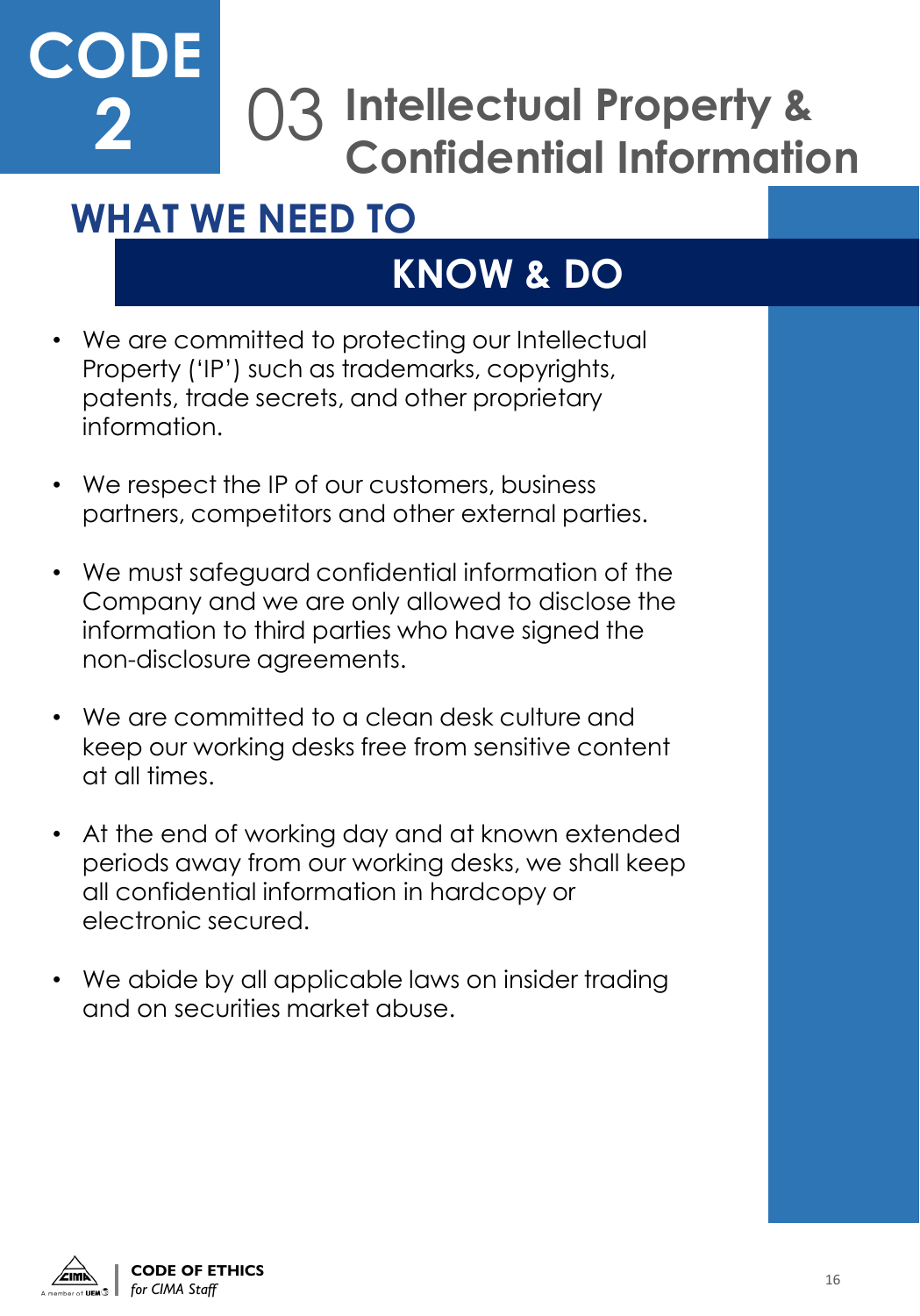**Our investments in intellectual properties are valuable assets, and we actively protect our intellectual property. We respect the valid intellectual property and confidential information of our stakeholders in the business ecosystem. "**

#### **WHAT WE NEED TO**

#### **WATCH OUT FOR & AVOID**

- Usage of devices or tools that are alleged to infringe the intellectual property of others.
- Give license, rights, or access to our IP or other information without authorisation.
- Disclose, divulge or discuss confidential information of the Company with external parties or in public area, or on social media.
- Leave confidential information unattended, or unsecured including leaving Company's laptop unsecured or unattended in office or in public areas.
- Share passwords with your colleagues or external parties.
- Involve in insider trading activity or use any non-public information of the Company obtained in the course of our duty for own benefit or for the benefit of others.
- Involve in spreading false information or engage in activities to manipulate the market.
- Retain confidential information after leaving the Company's employment.



**"**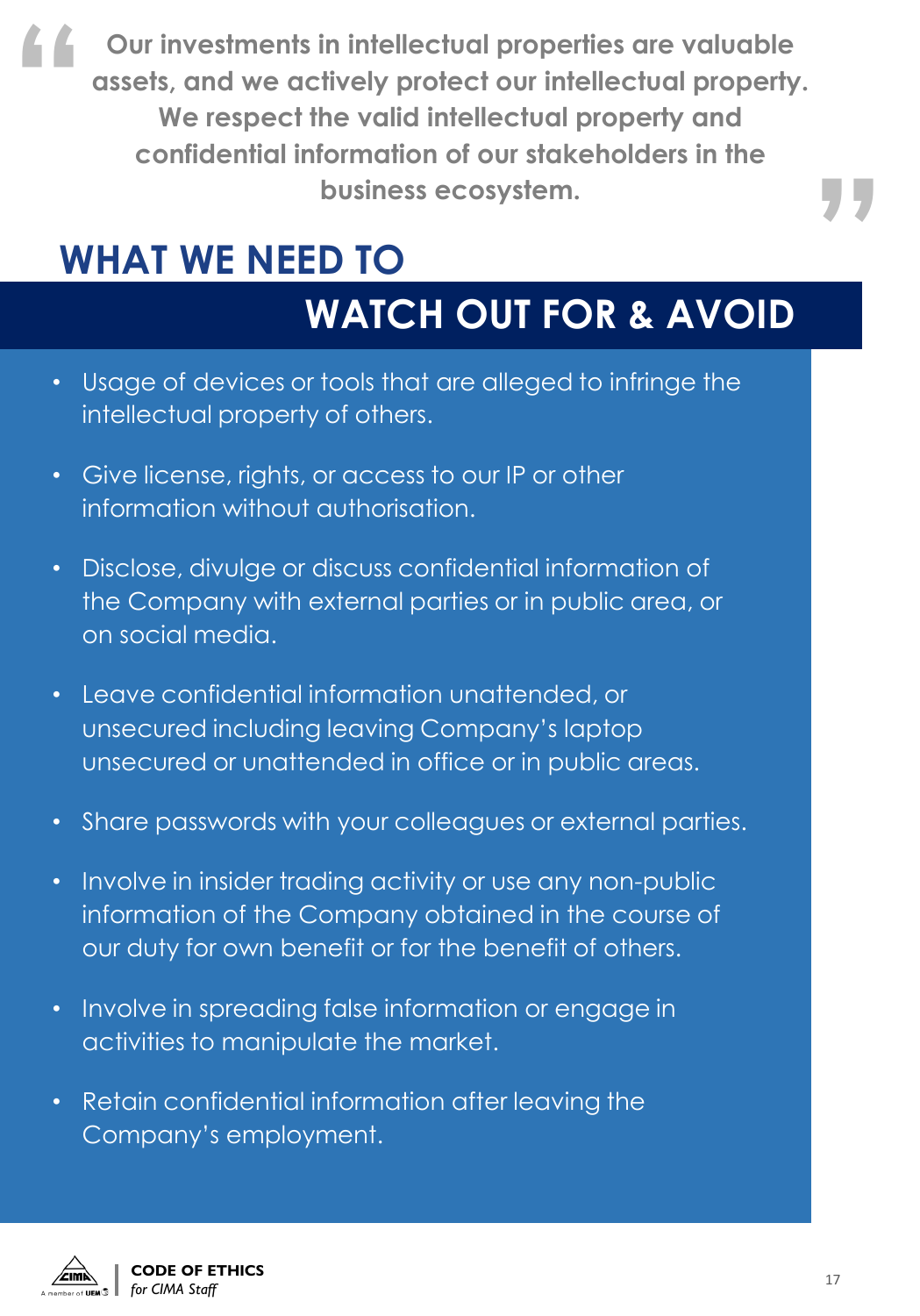#### **Money Laundering &**  04 **Terrorism Financing CODE 2**

#### **WHAT WE NEED TO**

- We are committed to comply with Anti-Money Laundering, Anti-Terrorism Financing and Proceeds of Unlawful Activities Act 2001 ('AMLATFA').
- We must conduct due diligence to understand the business and background of our business partners.
- We do not aid in money laundering and terrorism financing activities.

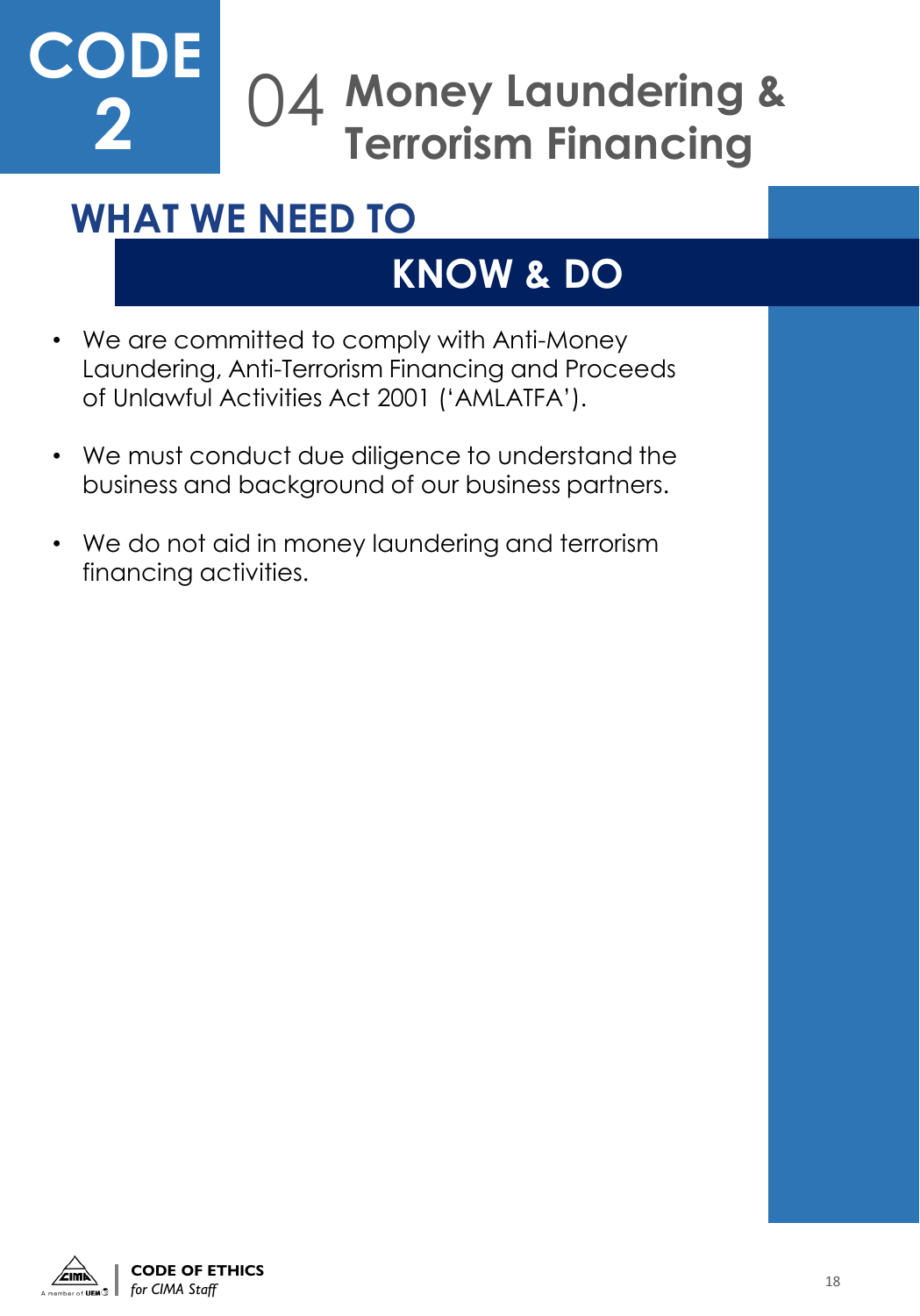**Money laundering and terrorism financing are financial crimes with economic effects. We take appropriate measures for detecting and preventing money "** vith economic effects. We take appropriate<br>Jres for detecting and preventing money<br>laundering and terrorism financing

#### **WHAT WE NEED TO**

- Red flags on the third parties' reputation.
- Third parties who are reluctant to provide detailed information about their businesses.
- Inability to verify documents during the due diligence process.
- False documentations provided by the third parties.
- Suspicious transactions / funds from locations of concern.
- Unusual requests to split total payment in several separate transactions.
- Transactions that are unusual, and non-transparent.
- Transactions that are not conducted on a face-to-face basis.
- Ambiguous recipients of funds.
- Large cash transactions.

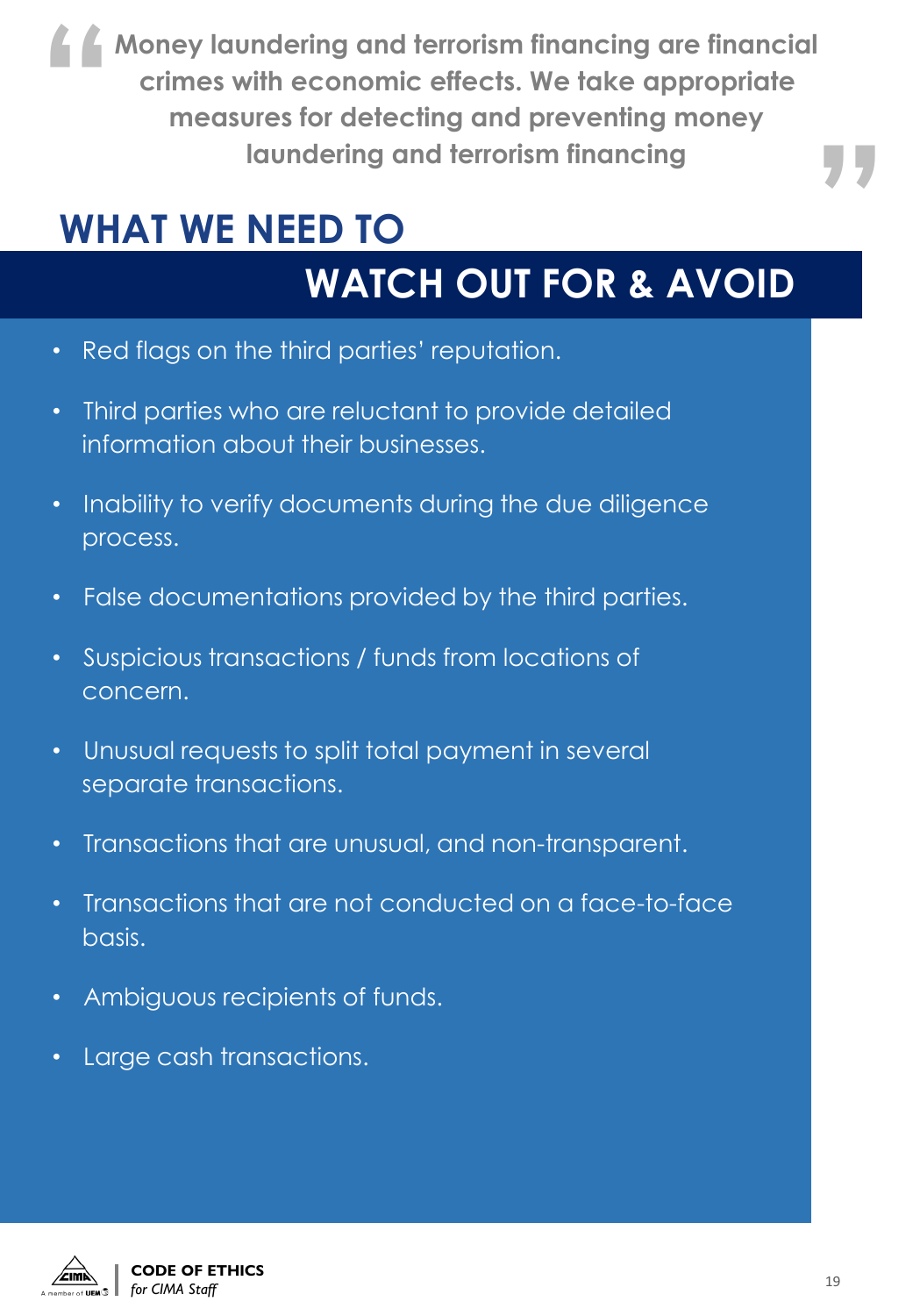

### WORKING WITH EXTERNAL STAKEHOLDERS

# 01 **Bribery & Corruption**

**CODE**

**3**

## 02 **Gifts & Business Entertainment**

### 03 **Dealing with Government Officials & Local Authorities**

### **Working with Suppliers &**  04 **Business Partners**

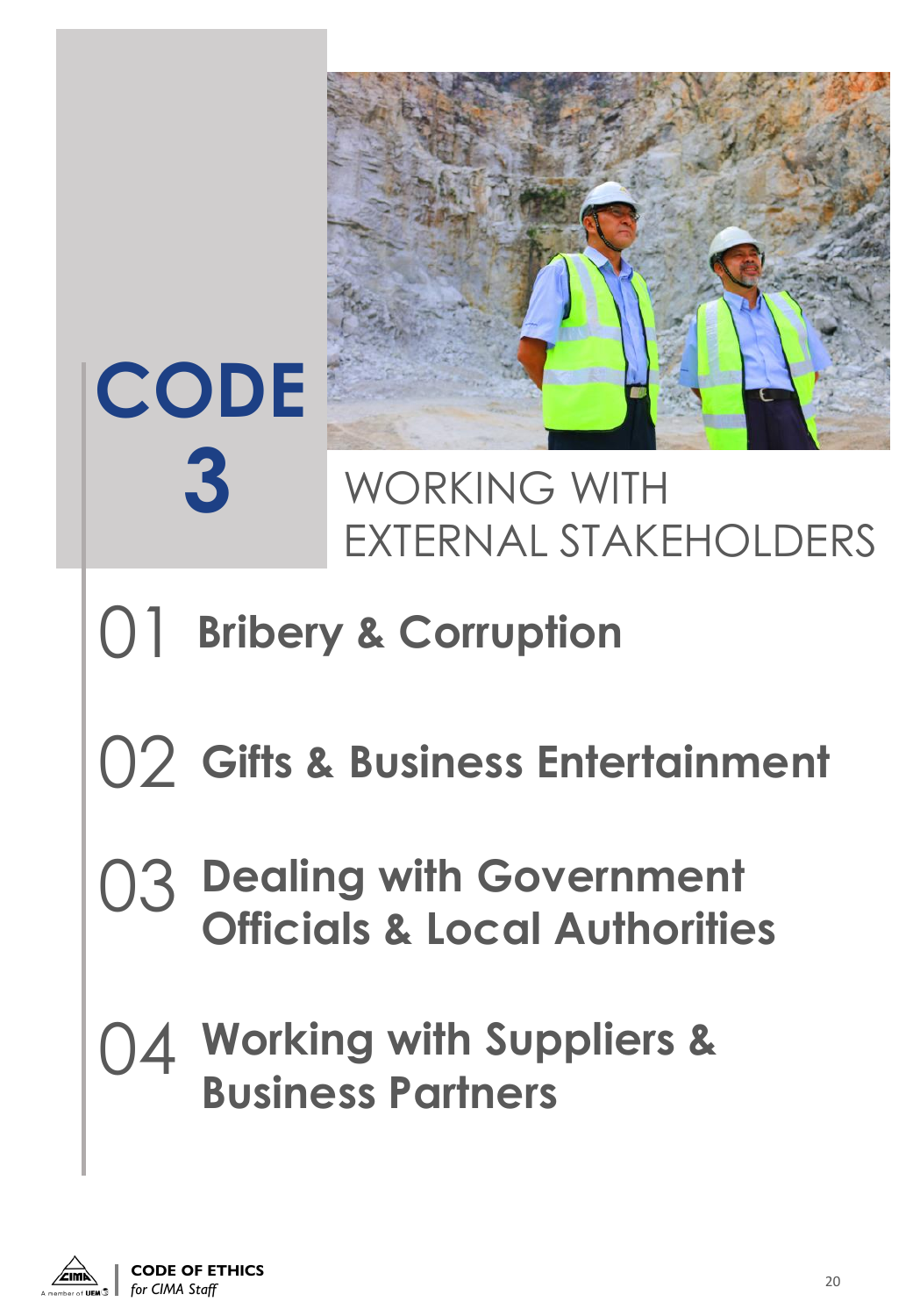#### 01 **Bribery & Corruption CODE 3**

#### **WHAT WE NEED TO**

- We develop business relationships free of corruption and bribery.
- We are committed in conducting our business in an open, transparent, honest and ethical manner.
- We and our business partners must comply with applicable anti-bribery and anti-corruption laws.
- We must not offer or accept bribes or kickbacks and must not participate in or facilitate corrupt activity.
- We do not allow facilitation payments to gain access, secure or expedite the performance of a routine function.
- The requirements of this section apply to all stakeholders.
- If we want to raise concern or feel uncertain on any integrity issue, please contact the Head of Governance, Risk & Compliance Department.

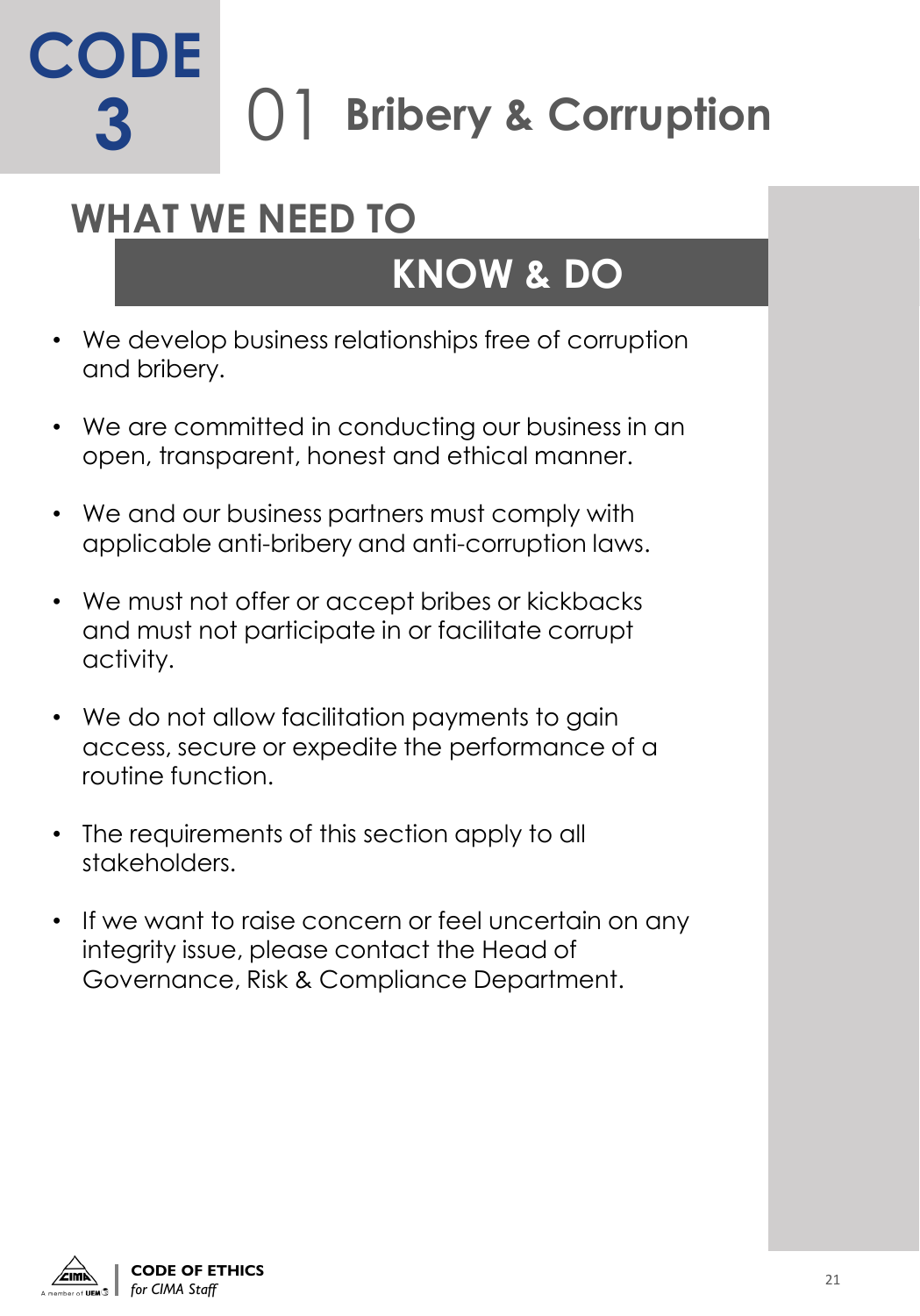**It is our policy to conduct all our businesses in an honest and ethical manner and we take a " zero-tolerance approach to bribery and corruption. "**

#### **WHAT WE NEED TO**

- Make or accept bribes either in the form of cash or noncash as an inducement to gain any commercial, contractual, regulatory and / or personal advantages:
	- **•** Hospitality
	- Entertainment
	- **Gifts such as branded accessories, jewelry, gadgets**
	- Holidays and travel packages
	- Cruises
	- Tickets to sporting events
	- Shares / securities
	- Debts write-off
	- Special 'discounts'
	- Massages terms & padding' of contracts
	- Medical check-up at prestigious hospital
- Make facilitation payments as an incentive for relevant authorities to complete some action or process expeditiously.
- Offer business or employment opportunities for personal benefits or for the benefit of third party prior to the awarding of contract.

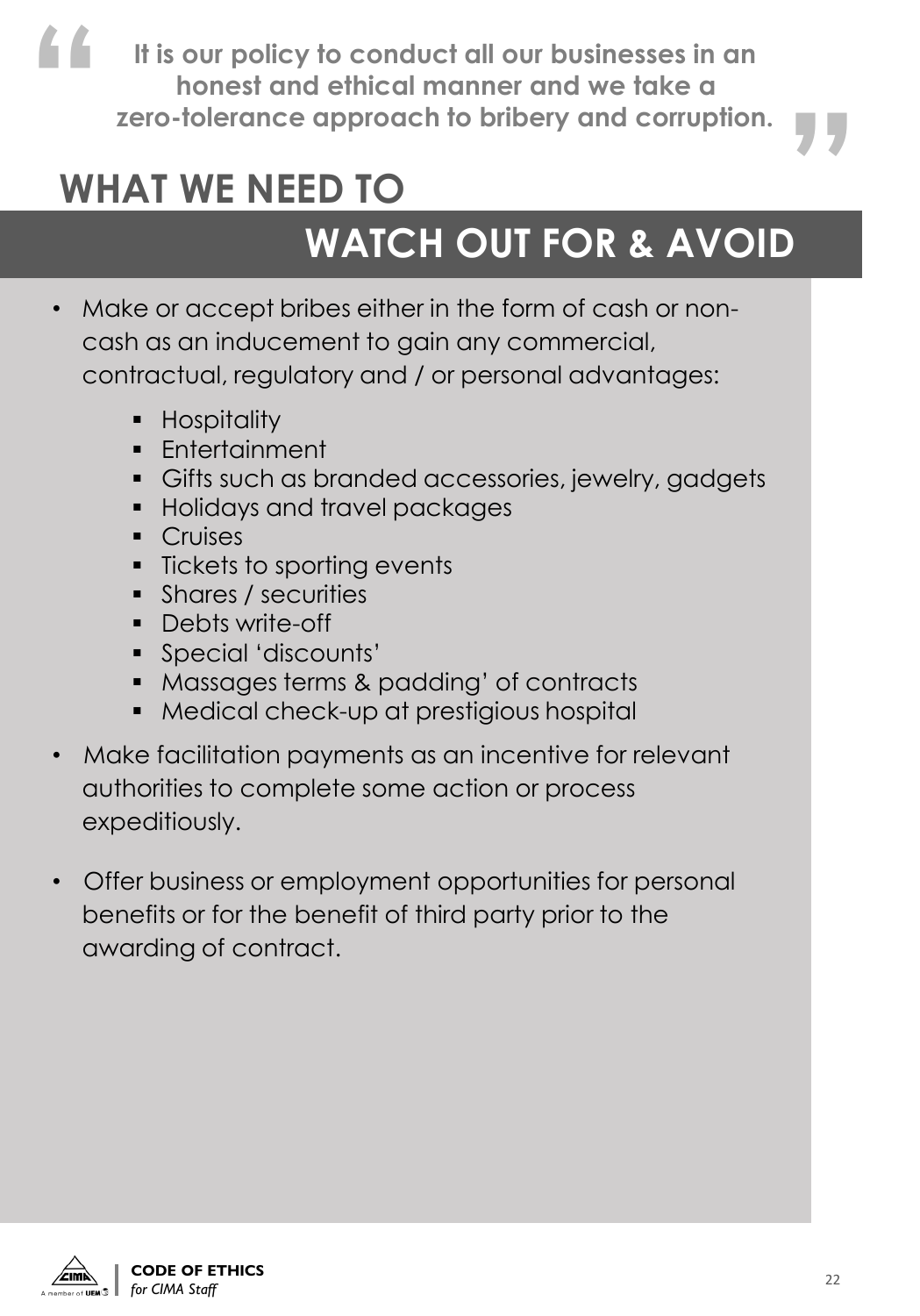#### **Gifts & Business Entertainment**  $()$ **CODE 3**

#### **WHAT WE NEED TO**

- We are committed to a '**No Gift Policy**'. We do not accept or receive or offer or provide gifts.
- We and any of our immediate family members must not accept any form of gifts or favours or gratuities or kickbacks from current or potential vendors, contractors, suppliers, clients, or any other party.
- We may accept or offer:
	- Modest and reasonable business meals or refreshment provided during a business meeting with legitimate business reasons.
	- **•** Inexpensive token of appreciation after a presentation or speaking engagement.
- The most senior person from the Company in presence shall pay for the business meals.

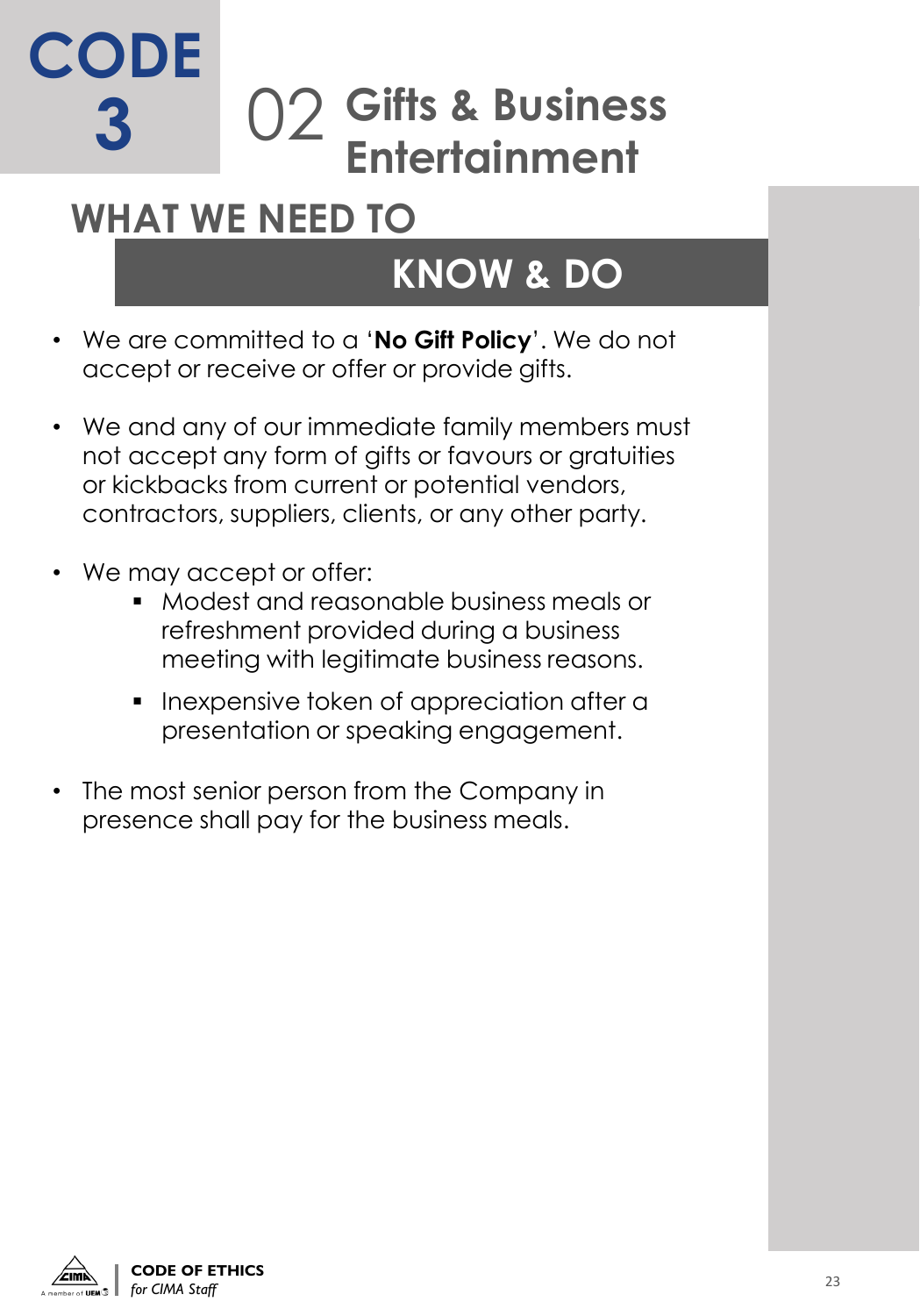**Our business decisions should never be based on gifts and entertainment provided through our business relationships. We do not solicit or receive gifts and " business decisions should never be based on gifts**<br>d entertainment provided through our business<br>tionships. We do not solicit or receive gifts and<br>business entertainment from any third party

#### **WHAT WE NEED TO**

- Give or accept cash or any form of gifts.
- Accept lavish meals or entertainment or paid holiday from the current or potential vendors, contractors, suppliers, clients or government agencies.
- Accept personal services that may put ourselves in a position of conflict or influence our decision.
- Ask a representative, such as business partners, agent, or sub-contractor to give gifts, hospitality, or travel on our behalf.
- Accept or offer products / services at discounted rates that are not made available to the general public.
- Give donation for a charity or organisation to induce decisions in favour of our business.

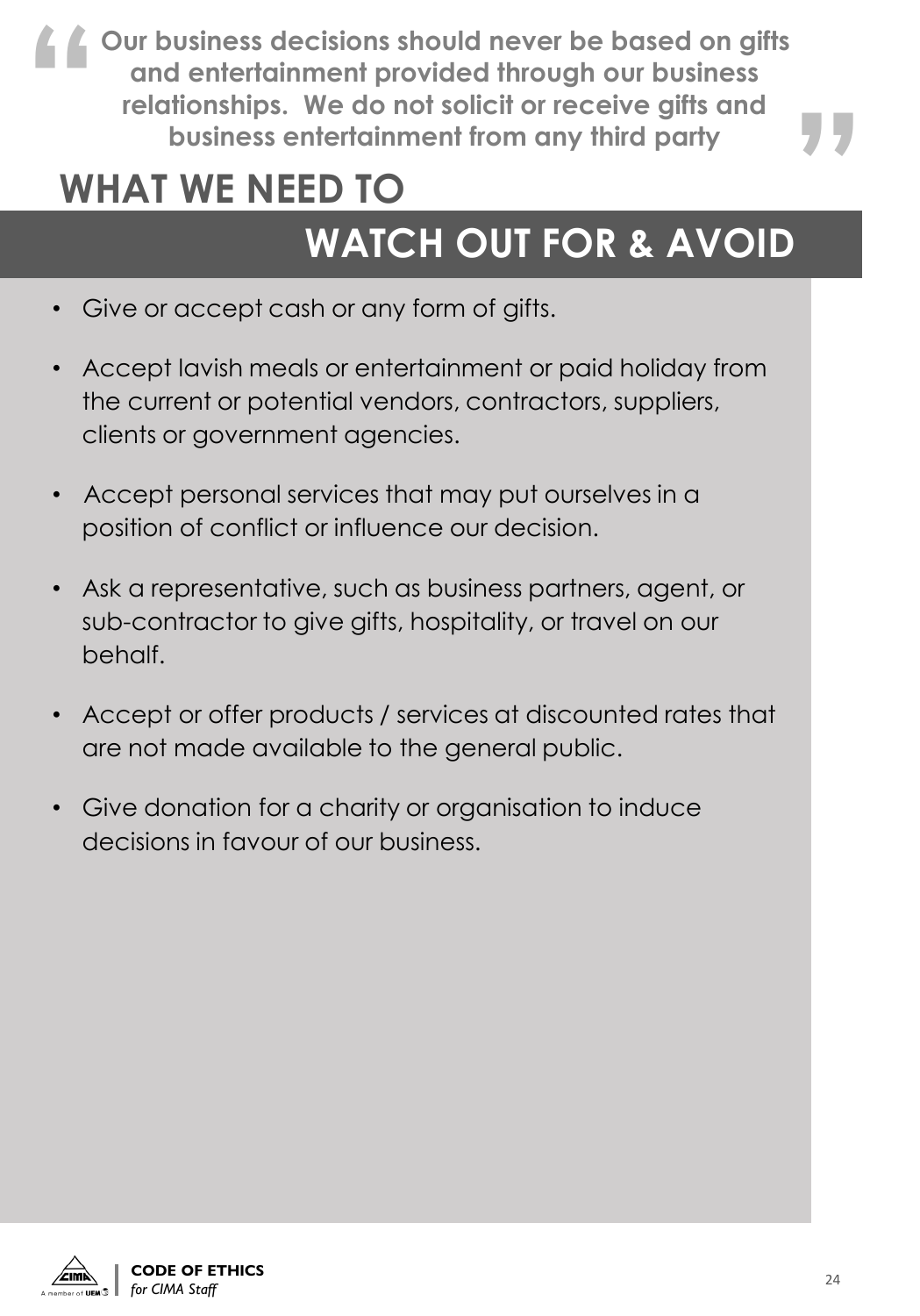### **Dealings with Government & Local Authorities** 03 **CODE 3**

#### **WHAT WE NEED TO**

- We strive to protect the Company's interests through lawful and transparent advocacy with the government and local authorities.
- We comply with the applicable laws and regulations in all countries in which we operate.
- Employees can participate as individuals in the political process on their own accord, own volition, own time, and with own resources. Political opinions are personal opinions and must not represent the Company.
- Those who wish to hold a position as an office bearer in any political party must disclose and obtain approval from Head of Human Resource & Administration Department.

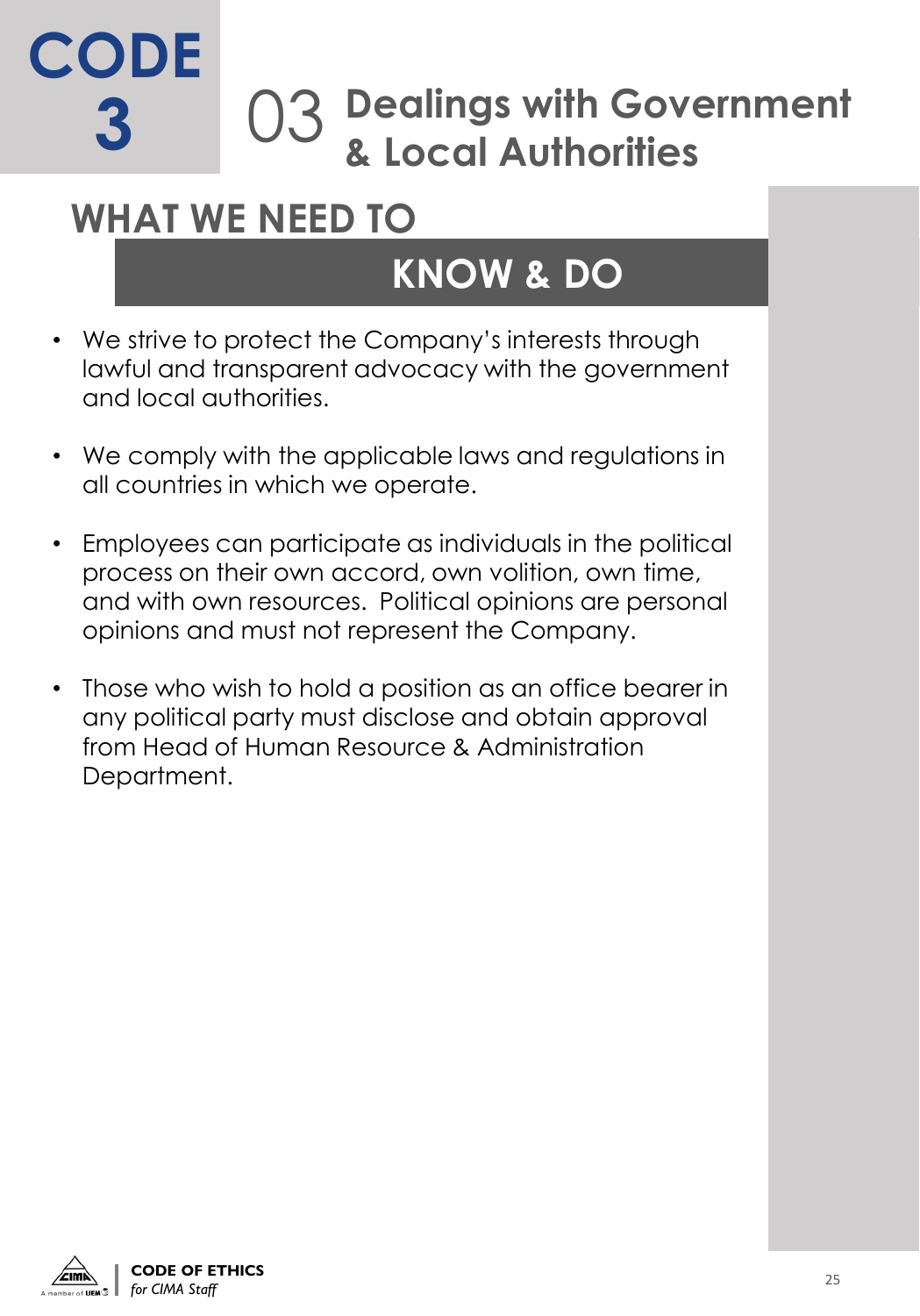**When interacting with the officers, we follow high ethical standards and act in a transparent manner 1**<br> **Example 18 When interacting with the officers, we follow high<br>
ethical standards and act in a transparent manner<br>
while maintaining good working relationships.** 

#### **WHAT WE NEED TO**

- Not providing information to the officers when they have a right to such information in line with the local relevant laws and procedures.
- Provide donations to charities or organisations that may be afflicted with the officers.
- Pay facilitation fees for 'fast' clearance of goods and services.
- Authorise a third party to make payment to expedite a service on our behalf.
- Non-compliance with the public procurement or tender process.
- Offer gifts, hospitality, entertainment or travel to the officers or their families beyond our policies and procedures.

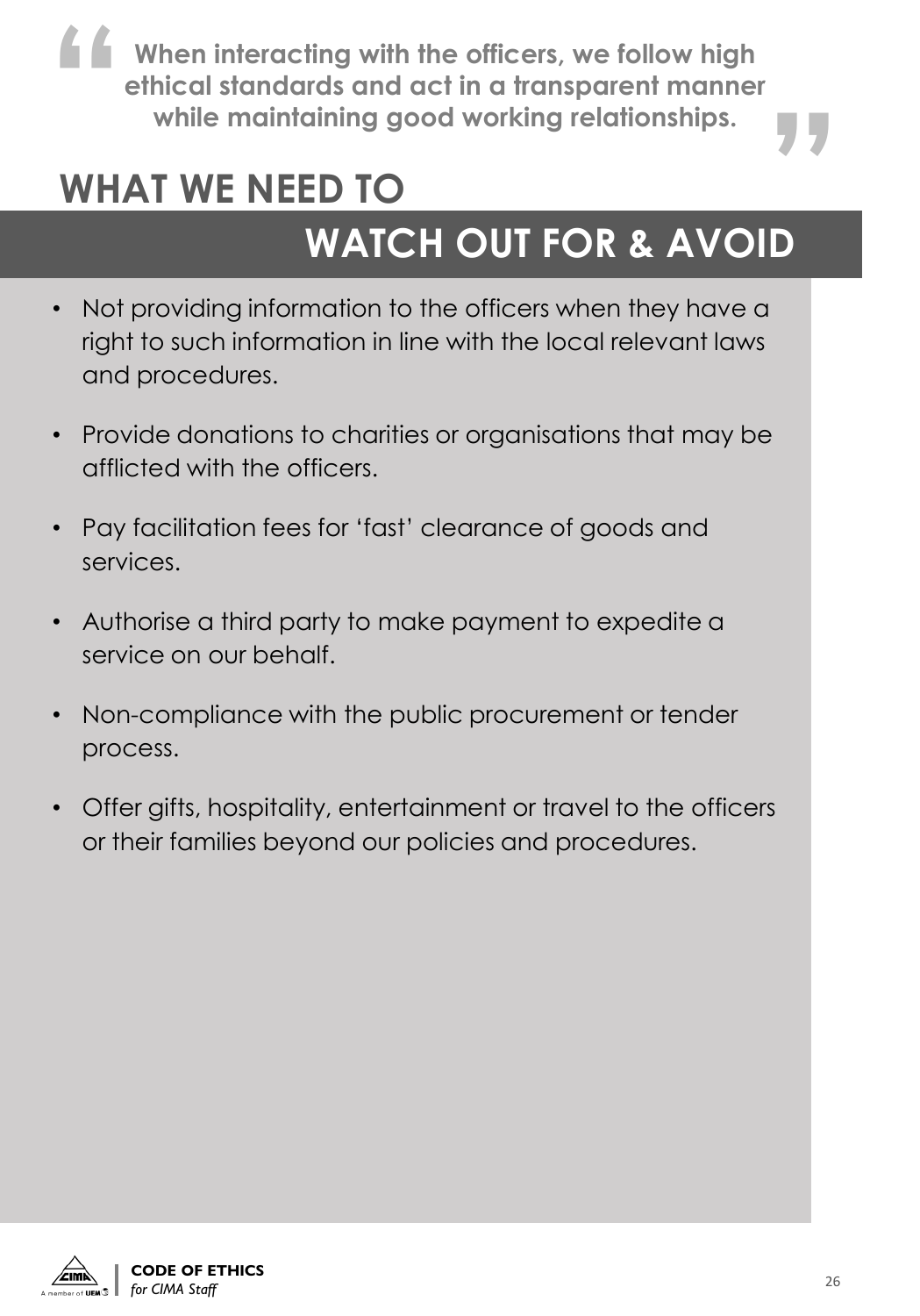#### **Working with Suppliers & Business Partners** 04 **CODE 3**

#### **WHAT WE NEED TO**

- We engage a third party for services only if there is a genuine business need, and only in the necessary amount.
- We do business only with suppliers and business partners who share our values and our commitment in ethics and integrity and comply with our Policies and all applicable legal requirements.
- We conduct due diligence to understand the business and background of our suppliers and business partners before agreeing to appointment.
- It is important that we choose to work or engage suppliers and business partners who do not cause reputational damage to the Company.
- We are accountable for the works or services delivered by our suppliers or business partners.

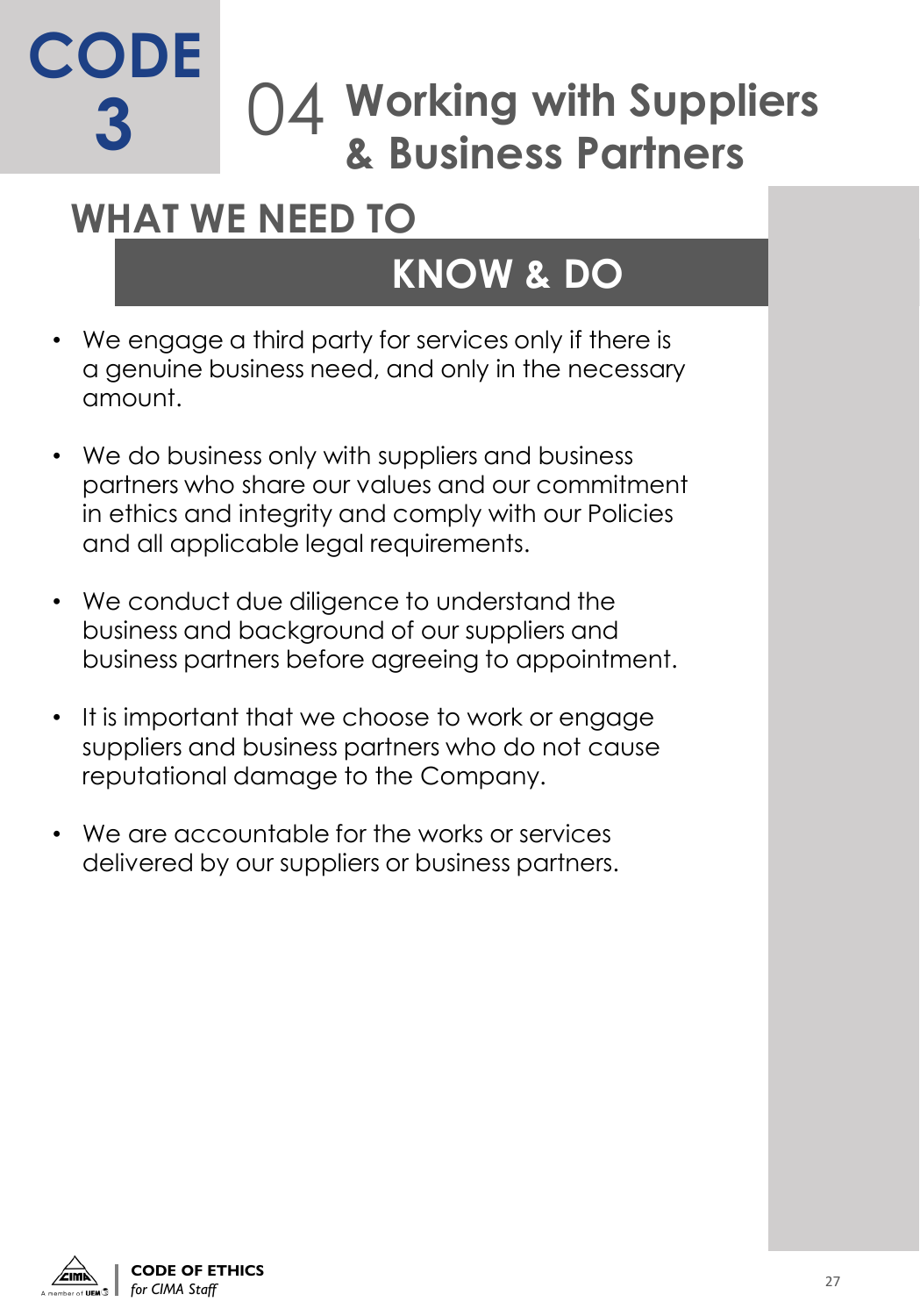**We want to work with suppliers and business partners who have similar values as us and uphold " the standard standard standard standards as us and uphold the same standards as we do.** 

#### **WHAT WE NEED TO**

- Suppliers or business partners implicated in bribery acts.
- Suppliers and business partners without proper selection and due diligence process.
- Suppliers or business partners that resist our standards and requirements, such as Code of Ethics, Anti-Corruption Guidelines, Health and Safety and the Environment Policy.
- Suppliers and business partners that do not address concerns, take corrective actions pro-actively, or highlight audit findings in a timely manner.
- Suppliers and business partners owned or controlled by government officials who claim that it can exert an improper influence over the decision making of the government and / or its officials.

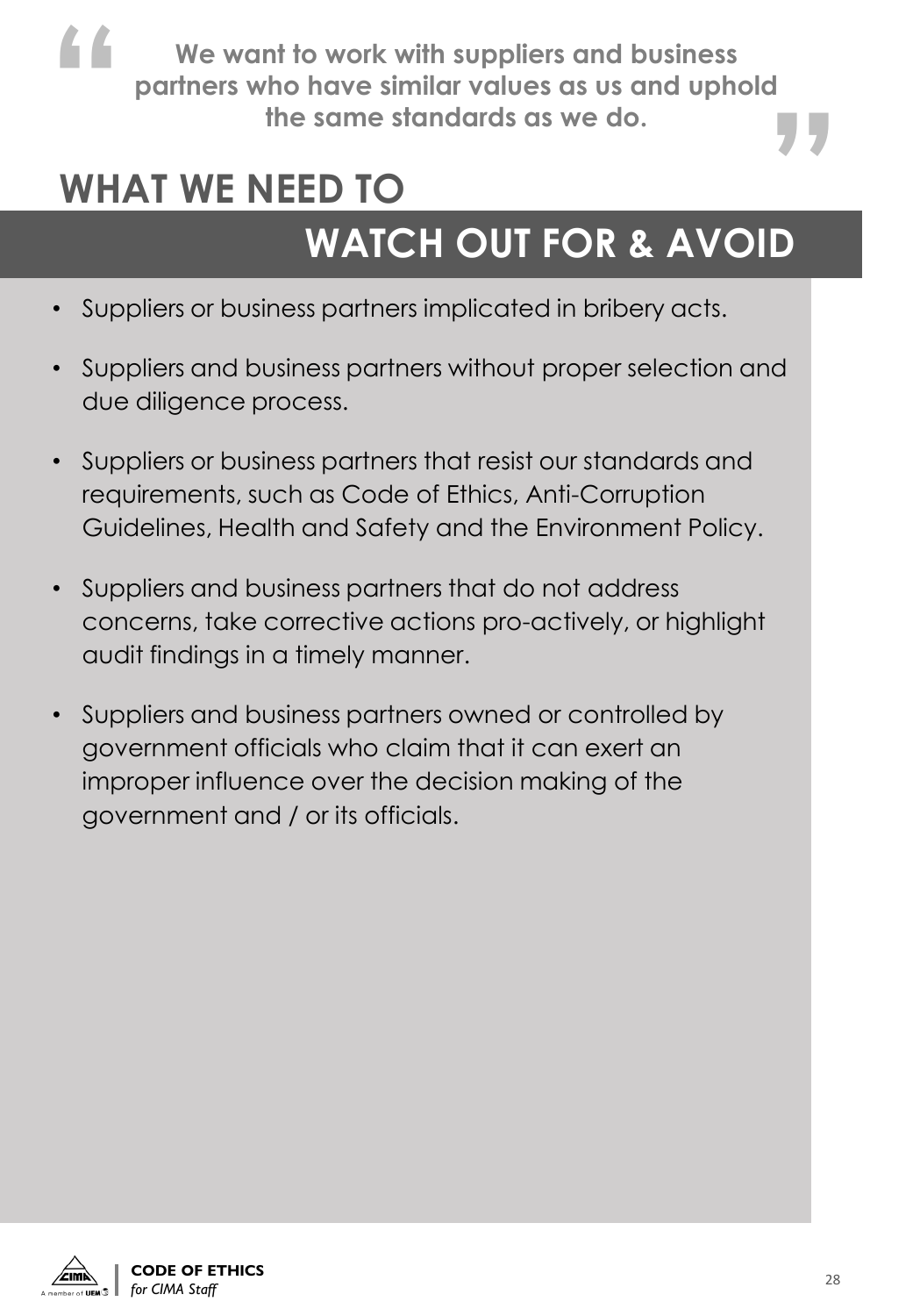#### *RAISING CONCERNS*

- **You are obligated to raise a concern promptly should you become aware of a potential or suspected violation of the Code or any Policies or applicable laws and regulations.**
- **Violations of our Code of Ethics erodes the trust we have built with our shareholders, customers and other stakeholders.**
- **By raising concerns promptly, you are taking prompt action to tackle the causes of concern and manage reputational risk.**
- **The Company will not tolerate any adverse action against an employee who raises a concern in good faith.**